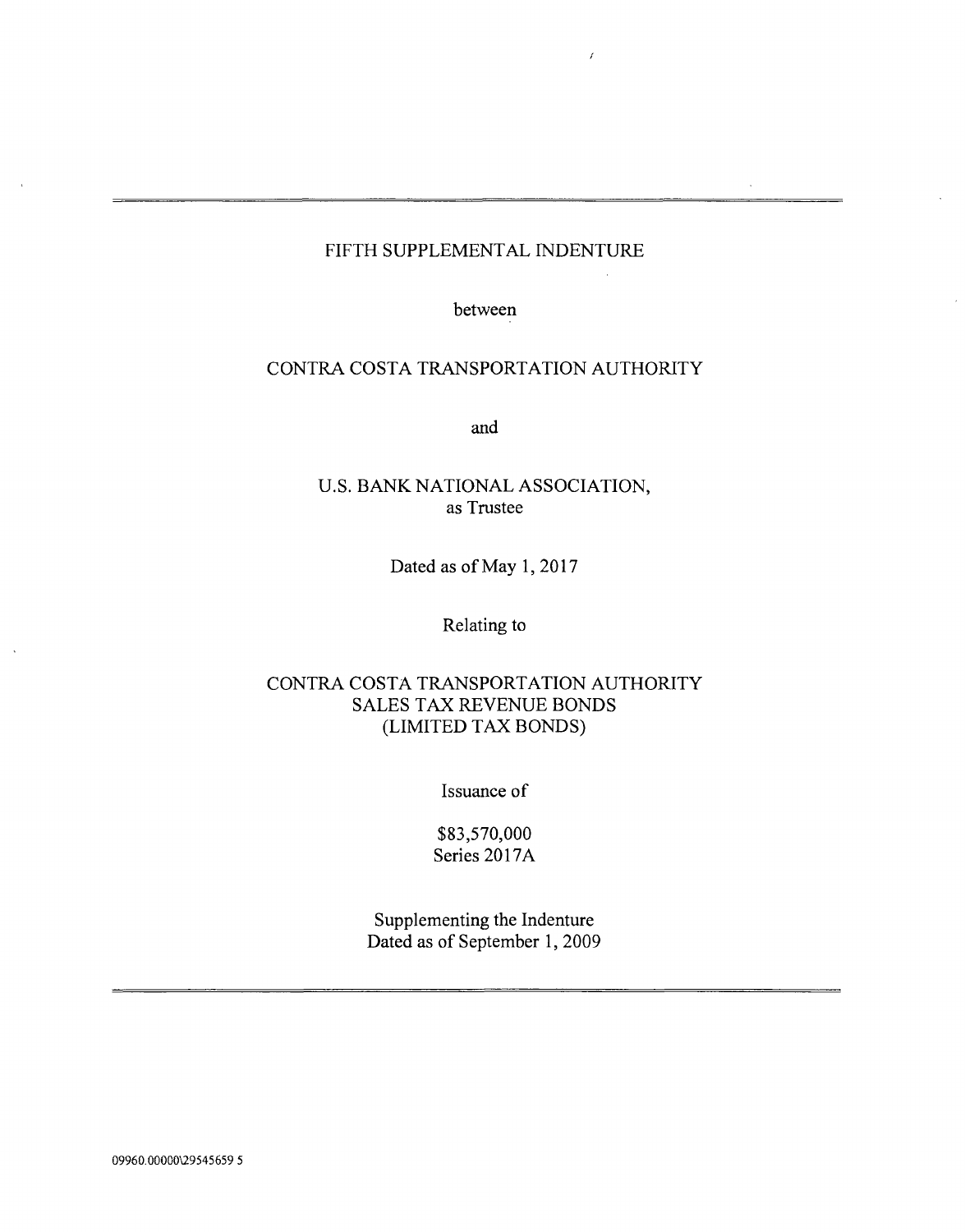# TABLE OF CONTENTS

#### Page

### ARTICLE XXXIX DEFINITIONS; ADDITIONAL DEFINITIONS

| Section 39.01. |  |
|----------------|--|
| Section 39.02. |  |
| Section 39.03. |  |
| Section 39.04. |  |
| Section 39.05. |  |

# ARTICLE XL

# FINDINGS AND DETERMINATIONS

| Section $40.01$ . |  |
|-------------------|--|
| Section 40.02.    |  |
| Section 40.03.    |  |

# ARTICLE XLI AUTHORIZATION OF SERIES 2017A BONDS

| Section 41.01.    |  |
|-------------------|--|
| Section $41.02$ . |  |

# ARTICLE XLII

## FORM AND TERM OF SERIES 2017A BONDS

| Section 42.01. |  |
|----------------|--|
| Section 42.02. |  |

#### ARTICLE XLIII

### REDEMPTION AND PURCHASE OF SERIES 2017A BONDS

| Section $43.01$ . |  |
|-------------------|--|
| Section 43.02.    |  |
| Section 43.03.    |  |

#### ARTICLE XLIV

# ESTABLISHMENT OF FUNDS AND ACCOUNTS AND APPLICATION THEREOF

| Section $44.01$ . |                                                                      |
|-------------------|----------------------------------------------------------------------|
| Section 44.02.    | Funding and Application of the Series 2017 Costs of Issuance Fund  8 |
|                   |                                                                      |
| Section 44.03.    |                                                                      |
| Section 44.04.    | Investment of Series 2017 Costs of Issuance Fund and 2017 Project    |
|                   |                                                                      |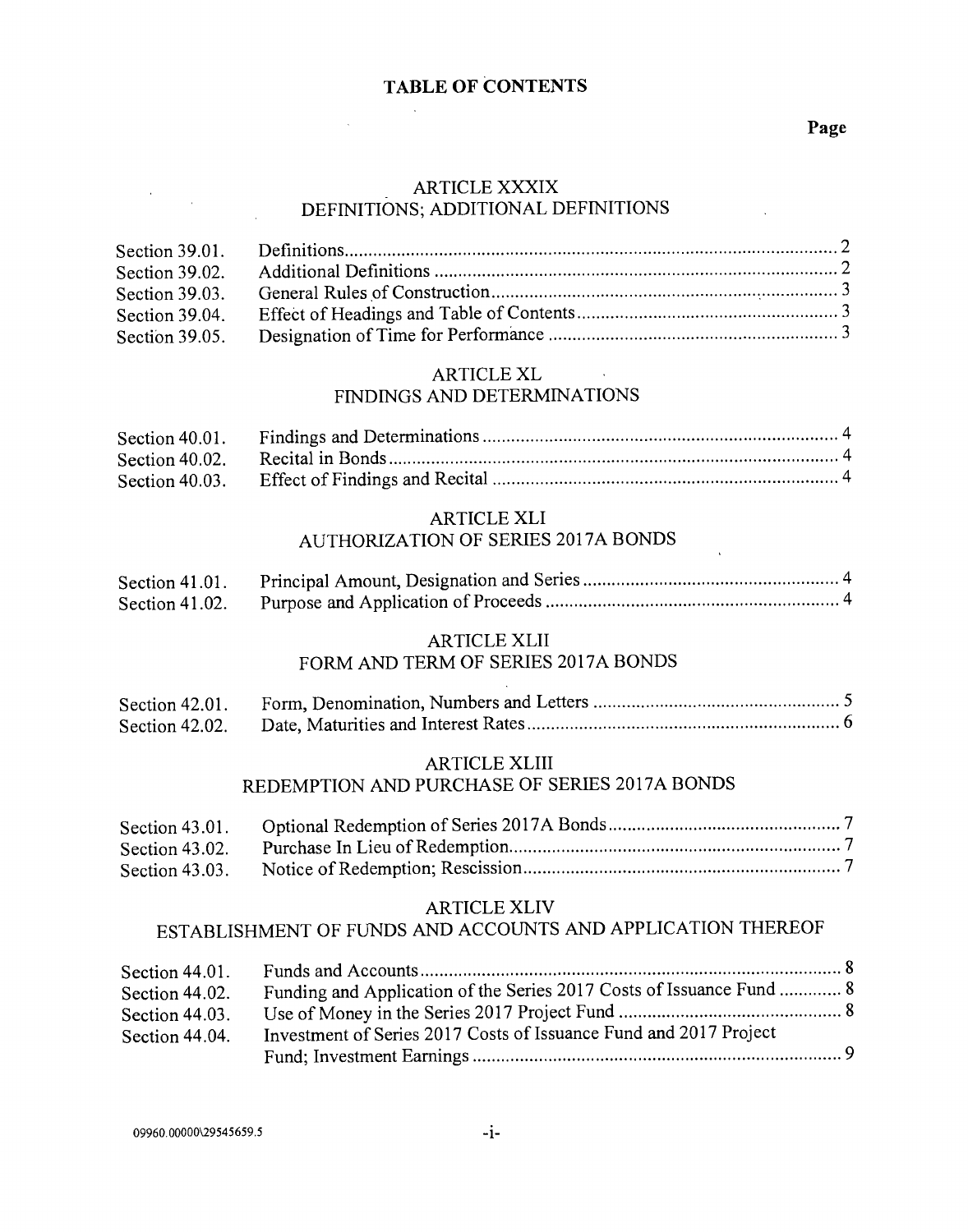# TABLE OF CONTENTS (continued)

 $\sim 100$ 

 $\label{eq:2.1} \frac{1}{\sqrt{2}}\left(\frac{1}{\sqrt{2}}\right)^{2} \left(\frac{1}{\sqrt{2}}\right)^{2} \left(\frac{1}{\sqrt{2}}\right)^{2}$ 

# Page

 $\frac{1}{2} \sum_{i=1}^{n} \frac{1}{i} \sum_{j=1}^{n}$ 

# ARTICLE XLV<br>IISCELLANEOUS **MISCELLANEOUS**

| Section 45.01.<br>Section 45.02.<br>Section 45.03.<br>Section 45.04. |                                                                        |  |
|----------------------------------------------------------------------|------------------------------------------------------------------------|--|
|                                                                      | EXHIBIT B - FORM OF REQUISITION-SERIES 2017 COSTS OF ISSUANCE FUND B-1 |  |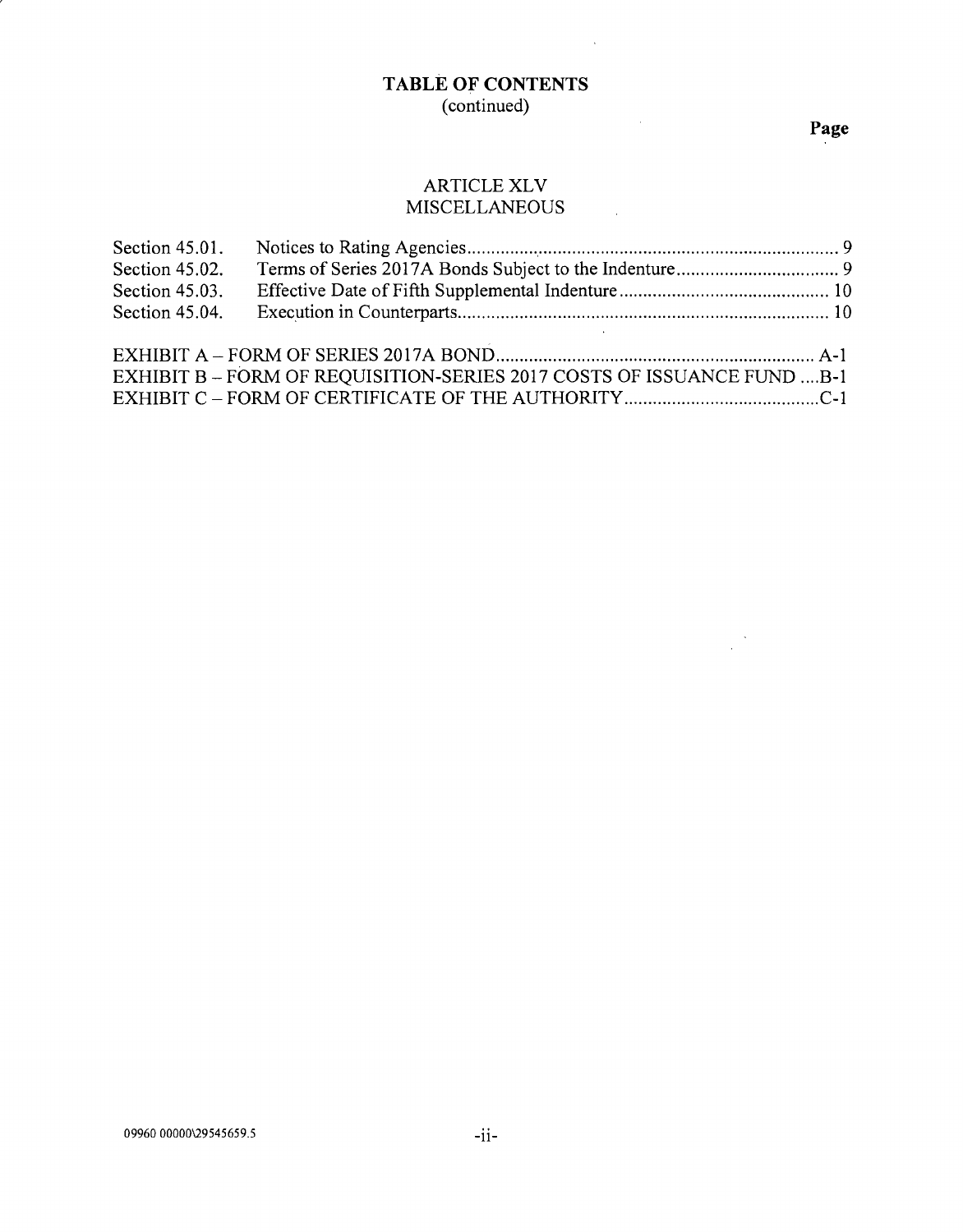#### FIFTH SUPPLEMENTAL INDENTURE

THIS FIFTH SUPPLEMENTAL INDENTURE, dated as of May 1, 2017 (this "Supplemental Indenture"), between the CONTRA COSTA TRANSPORTATION AUTHORITY, a local transportation authority duly established and existing under the laws of the State of California (the "Authority") and V.S. BANK NATIONAL ASSOCIATION, as successor -in -interest to DEUTSCHE BANK NATIONAL TRUST COMPANY, a national banking association duly organized and existing under and by virtue of the laws of the United States of America, as trustee (the "Trustee"):

#### WITNESSETH:

WHEREAS, this Supplemental Indenture is supplemental to the Indenture, dated as of September 1, 2009 (as supplemented and amended from time to time pursuant to its terms, including as supplemented by this Supplemental Indenture, the "Indenture"), between the Authority and the Trustee;

WHEREAS, the Indenture provides that the Authority may issue Bonds (as such term is defined in the Indenture), including without limitation, Bonds issued in the form of bond anticipation notes, from time to time as authorized by a Supplemental Indenture (as such term is defined in the Indenture), which Bonds shall be payable from Revenues (as such term is defined in the Indenture) and from such other sources as may be specified with respect to a particular Series (as such term is defined in the Indenture) of Bonds in the Supplemental Indenture authorizing such Series of Bonds;

WHEREAS, the Authority desires to provide at this time for the issuance of an additional Series of Bonds to be designated "Contra Costa Transportation Authority Sales Tax Revenue Bonds (Limited Tax Bonds), Series 2017A" (the "Series 2017A Bonds") as set forth herein and for the purpose of financing costs of the Project, as defined in the Indenture;

WHEREAS, the proceeds of the Series 2017A Bonds shall also be applied to pay Costs of Issuance (as such term is defined in the Indenture) of the Series 2017A Bonds;

WHEREAS, the Authority has duly authorized the execution and delivery of this Supplemental Indenture and the issuance of the Series 2017A Bonds pursuant hereto by resolution duly adopted by a two-thirds vote of the governing body of the Authority as required by Section 180252 of the Act (as such term is defined in the Indenture);

WHEREAS, the Authority hereby determines that the provisions of the Indenture relating to the issuance of the Series 2017A Bonds have been complied with; and

WHEREAS, all acts, conditions and things required by law to exist, to have happened and to have been performed precedent to and in connection with the execution and the entering into of this Supplemental Indenture do exist, have happened and have been performed in regular and due time, form and manner as required by law, and the parties hereto are now duly authorized to execute and enter into this Supplemental Indenture;

NOW, THEREFORE, the parties hereto hereby agree as follows: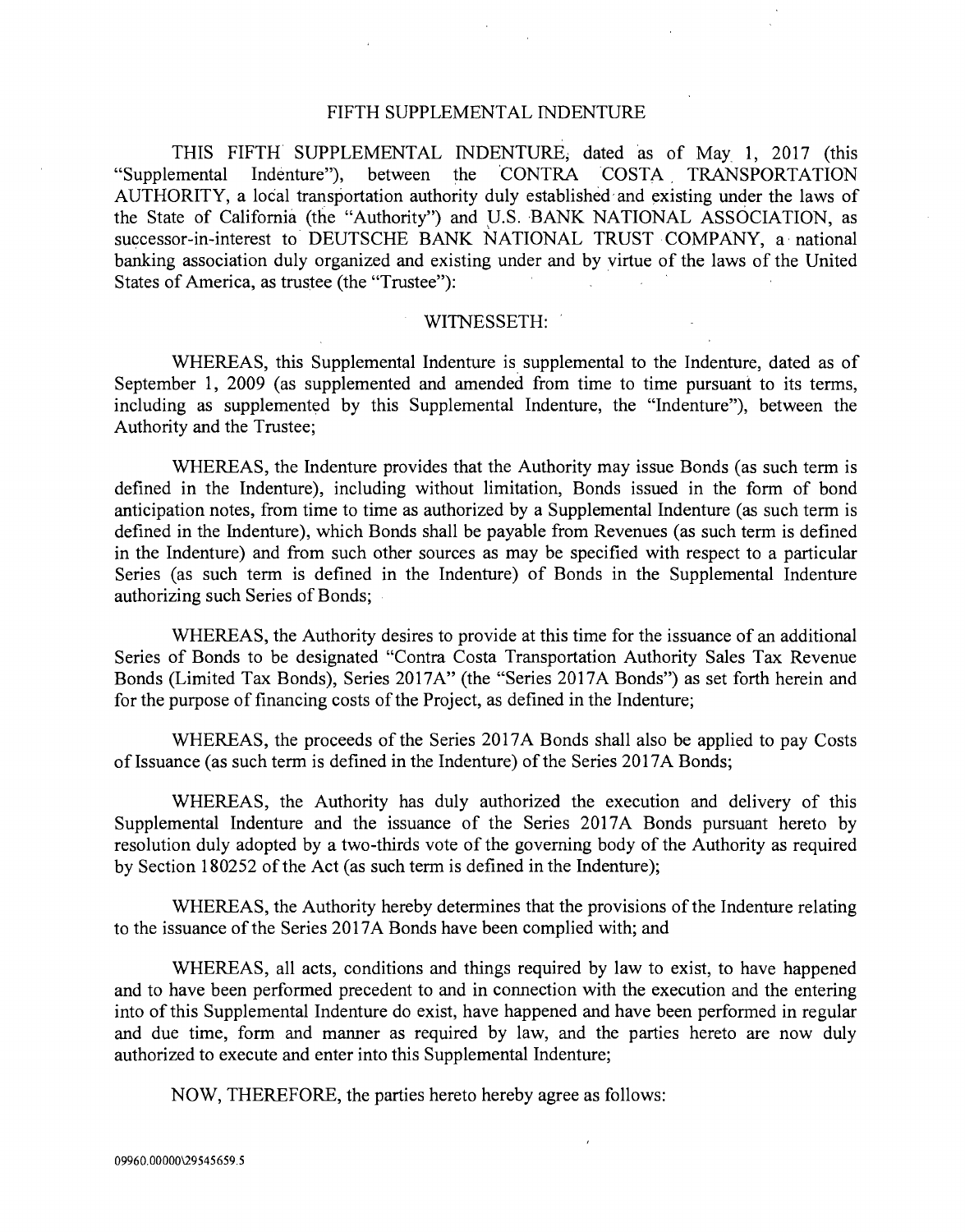#### ARTICLE XXXIX

#### DEFINITIONS; ADDITIONAL DEFINITIONS

Section 39.01. Definitions. Unless otherwise specifically provided herein to the contrary or unless the context otherwise requires, all capitalized terms used and not otherwise defined herein shall have the meanings assigned to such terms in Section 1.02 of the Indenture.

Section 39.02. Additional Definitions. Unless the context otherwise requires, the following terms shall, for all purposes of this Supplemental Indenture, have the following meanings:

Authorized Denominations means, with respect to the Series 2017A Bonds, \$5,000 or any integral multiple thereof

Business Day means with respect to the Series 2017A Bonds, any day other than a Saturday, a Sunday, or a day on which the Paying Agent/Registrar is authorized to be closed under general law or regulation applicable in the place where such person performs its business with respect to this Fifth Supplemental Indenture.

Fifth Supplemental Indenture means this Fifth Supplemental Indenture dated as of May 1, 2017, between the Authority and the Trustee.

Interest Payment Date with respect to the Series 2017A Bonds, means March 1 and September 1, commencing September 1, 2017.

Issue Date with respect to the Series 2017A Bonds, means June 1, 2017.

Record Date means for any Series 2017A Bond the fifteenth (15th) day (whether or not a Business Day) of the month preceding an Interest Payment Date.

Redemption Date means the date fixed for redemption of Series 2017A Bonds subject to redemption in any notice of redemption given in accordance with the terms of the Indenture and pursuant to Article XLIII hereof.

Series 2017A Bonds shall mean the Contra Costa Transportation Authority Sales Tax Revenue Bonds (Limited Tax Bonds), Series 2017A, authorized by Article XLI of this Indenture.

Series 2017 Costs of Issuance Fund means the Series 2017 Costs of Issuance Fund established pursuant to Section 44.01(a).

Series 2017 Project Fund means the Series 2017 Project Fund established pursuant to Section 44.01(b).

Series 2017A Bond Purchase Agreement means that certain Bond Purchase Agreement, dated May 17, 2017, among the Authority, Morgan Stanley & Co. LLC and Alamo Capital, as Series 2017A Underwriter.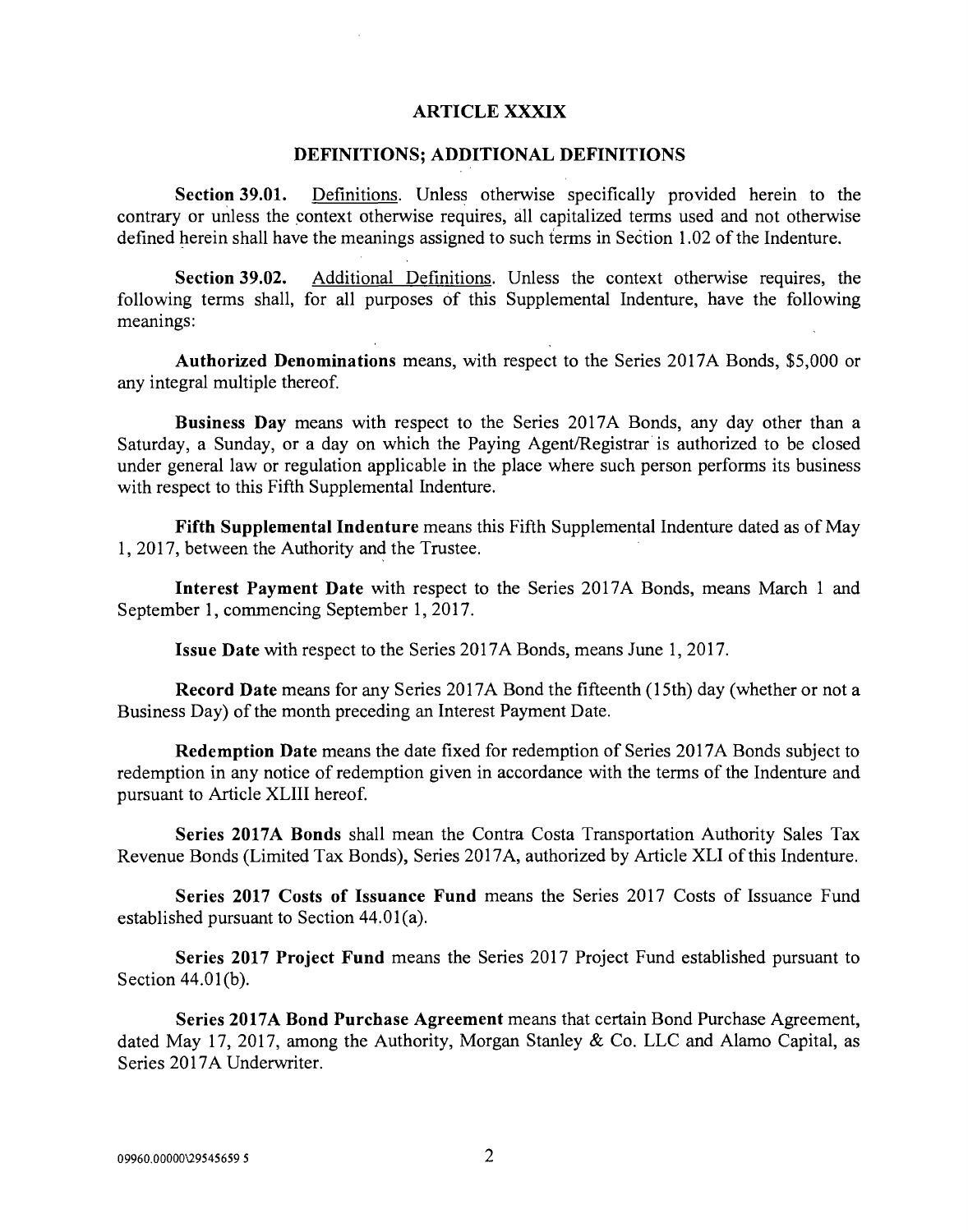Series 2017A Bonds means the \$83,570,000 aggregate principal amount of Sales Tax Revenue Bonds (Fixed Rate Limited Tax Bonds), Series 2017A.

Series 2017A Underwriter means Morgan Stanley & Co. LLC and Alamo Capital.

Stated Maturity Date means, with respect to any Series 2017 Bond, the final date specified therefor.

Supplemental Indenture means this Fifth Supplemental Indenture, between the Authority and the Trustee, as supplemented and amended from time to time.

Section 39.03. General Rules of Construction.

For all purposes of this Supplemental Indenture, except as otherwise expressly provided or unless the context otherwise requires:

(a) Defined terms in the singular shall include the plural as well as the singular, and vice versa.

(b) All references in this instrument to designated "Articles," "Sections," "Exhibits" and other subdivisions are to the designated Articles, Sections, Exhibits and subdivisions of this instrument as originally executed.

(c) The terms "herein," "hereof" and "hereunder" and other words of similar import refer to this Supplemental Indenture as a whole and not to any particular Article, Section, Exhibit or other subdivision.

(d) All references in this instrument to a separate instrument are to such separate instrument as the same may be amended or supplemented from time to time pursuant to the applicable provisions thereof.

(e) The term "person" shall include any individual, corporation, partnership, limited liability company, joint venture, association, trust or unincorporated organization and any government or any agency or political subdivision thereof.

(f) The term "including" means "including without limitation" and "including, but not limited to."

Section 39.04. Effect of Headings and Table of Contents.

The Article and Section headings herein are for convenience only and shall not affect the construction hereof

Section 39.05. Designation of Time for Performance.

Except as otherwise expressly provided herein, any reference in this Supplemental Indenture to the time of day means the time of day in New York, New York.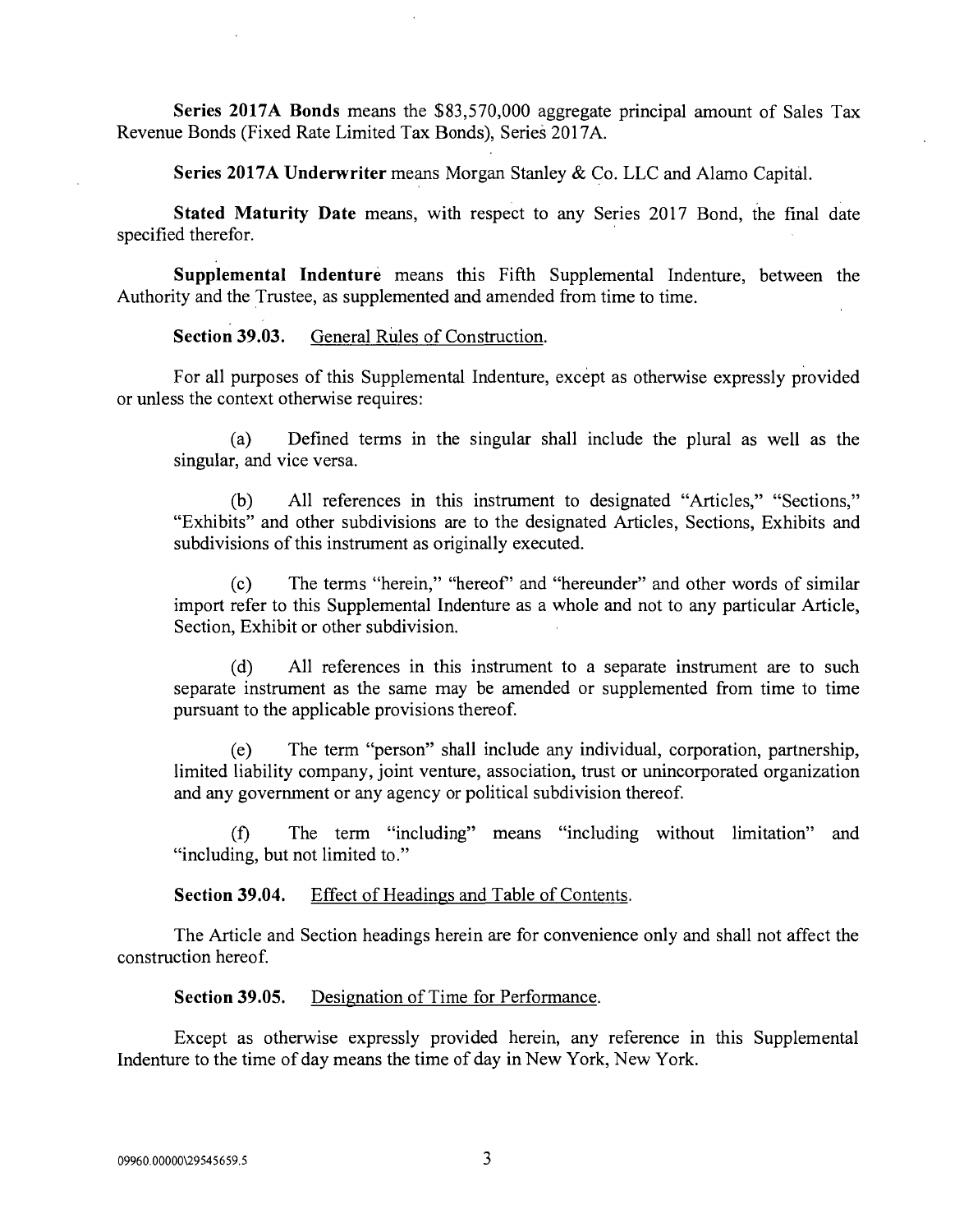#### ARTICLE XL

#### FINDINGS AND DETERMINATIONS

Section 40.01. Findings and Determinations. The Authority hereby finds and determines that the Series 20I7A Bonds shall be issued pursuant to Section 3.01 of the Indenture and upon the issuance of the Series 2017A Bonds, any and all acts, conditions and things required to exist, to happen and to be performed, precedent to and in the issuance thereof, will exist, will have happened and will have been performed, in due time, form and manner, as required by the Constitution and statutes of the State.

Section 40.02. Recital in Bonds. There shall be included in each of the definitive Series 2017A Bonds, and in each of the temporary Series 2017A Bonds, if any are issued, a certification and recital to the effect that any and all acts, conditions and things required to exist, to happen and to be performed, precedent to and in the incurring of the indebtedness evidenced by that Series 2017A Bond, and in the issuing of that Series 2017A Bond, exist, have happened and have been performed in due time, form and manner, as required by the Constitution and statutes of the State and that said Series 2017A Bond, together with all other indebtedness of the Authority payable out of Revenues, is within every debt and other limit prescribed by the Constitution and statutes of the State and is not in excess of the amount of Bonds permitted to be issued under the Indenture, the Ordinance or the Act.

Section 40.03. Effect of Findings and Recital. From and after the issuance of the Series 2017A Bonds, the findings and determinations herein shall be conclusive evidence of the existence of the facts so found and determined in any action or proceeding in any court in which the validity of the Series 2017A Bonds is at issue.

#### ARTICLE XLI

#### AUTHORIZATION OF SERIES 2017A BONDS

Section 41.01. Principal Amount, Designation and Series. Pursuant to the provisions of the Indenture and the provisions of the Act, a Series of Bonds entitled to the benefit, protection and security of such provisions is hereby authorized in the aggregate principal amount of \$83,570,000. The Bonds shall be designated as, and shall be distinguished from the Bonds of all other Series by the title, \$83,570,000 aggregate principal amount "Contra Costa Transportation Authority Sales Tax Revenue Bonds (Limited Tax Bonds), Series 2017A."

At any time after the execution and delivery of this Supplemental Indenture, the Authority may execute and, upon the order of the Authority, the Trustee shall authenticate and deliver the Series 2017A Bonds.

Section 41.02. Purpose and Application of Proceeds. The Series 2017A Bonds are issued for the purpose of financing costs of the Project. In addition, a portion of the proceeds will be applied to pay Costs of Issuance of the Series 2017A Bonds. The proceeds from the sale of the Series 2017A Bonds, \$100,293,943.00, comprised of the aggregate principal amount of the Series 2017A Bonds less the 2017A Underwriter's discount in the amount of \$172,275.90, plus a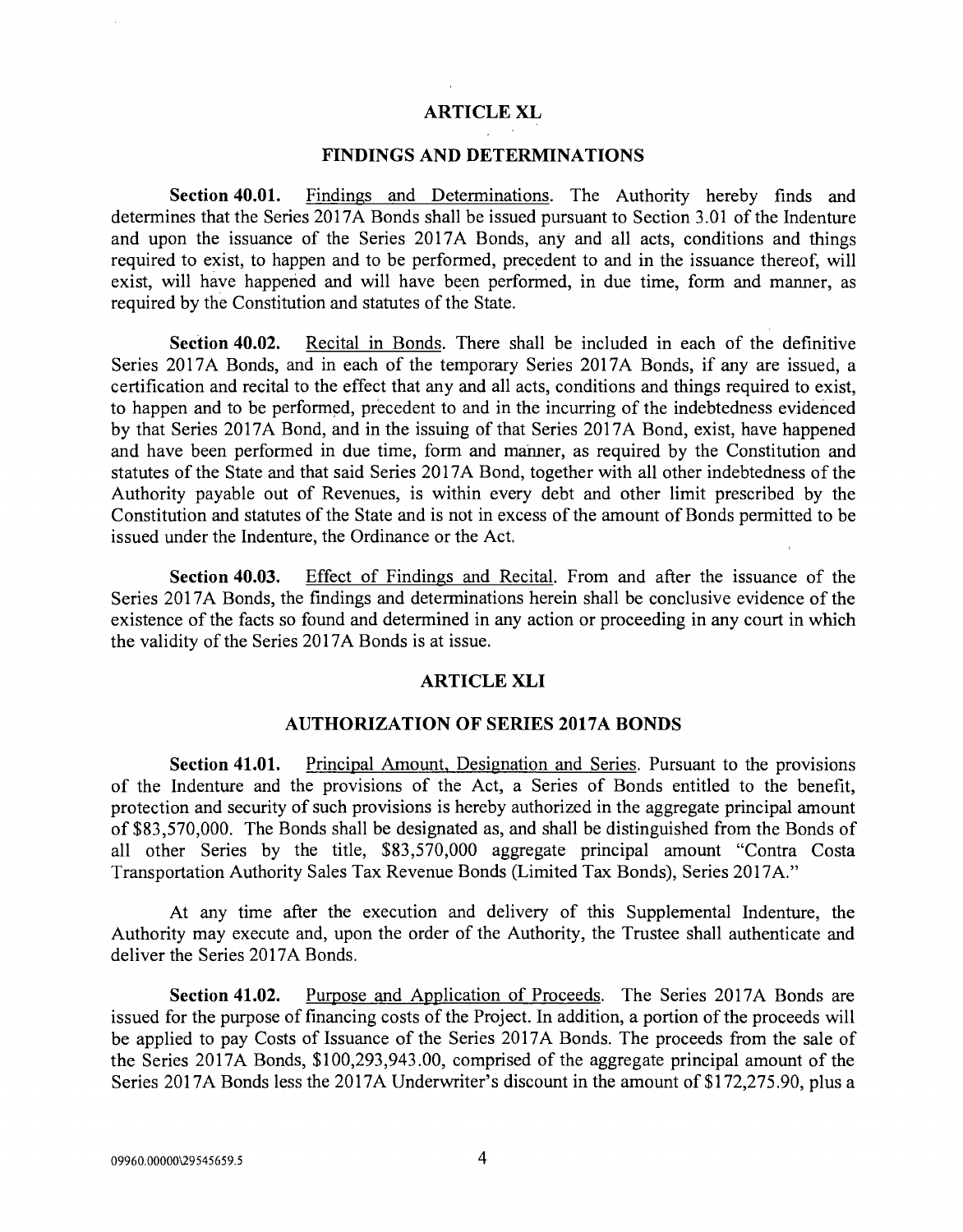premium of \$16,896,218.90, shall be deposited with the Trustee, and shall be held in trust and set aside or transferred by the Trustee as follows:

(a) \$100,000,000 of such proceeds shall be deposited into the Series 2017 Project Fund and used in accordance in Section 44.03; and

(b) \$293,943.00 of such proceeds shall be deposited in the Series 2017 Costs of Issuance Fund and used in accordance with Section 44.02.

#### ARTICLE XLII

#### FORM AND TERM OF SERIES 2017A BONDS

Section 42.01. Form, Denomination, Numbers and Letters. The Series 2017A Bonds shall be issued as fully registered bonds without coupons in book -entry form and in Authorized Denominations and shall be numbered from one upward in consecutive numerical order preceded by the letter "R" prefixed to the number. The Series 2017A Bonds and the certificate of authentication shall be substantially in the form attached hereto as Exhibit A, which form is hereby approved and adopted as the form of the Series 2017A Bonds and as the form of the certificate of authentication, with maturity dates and interest rates to be inserted therein in accordance with the provisions set forth in this Article XLII.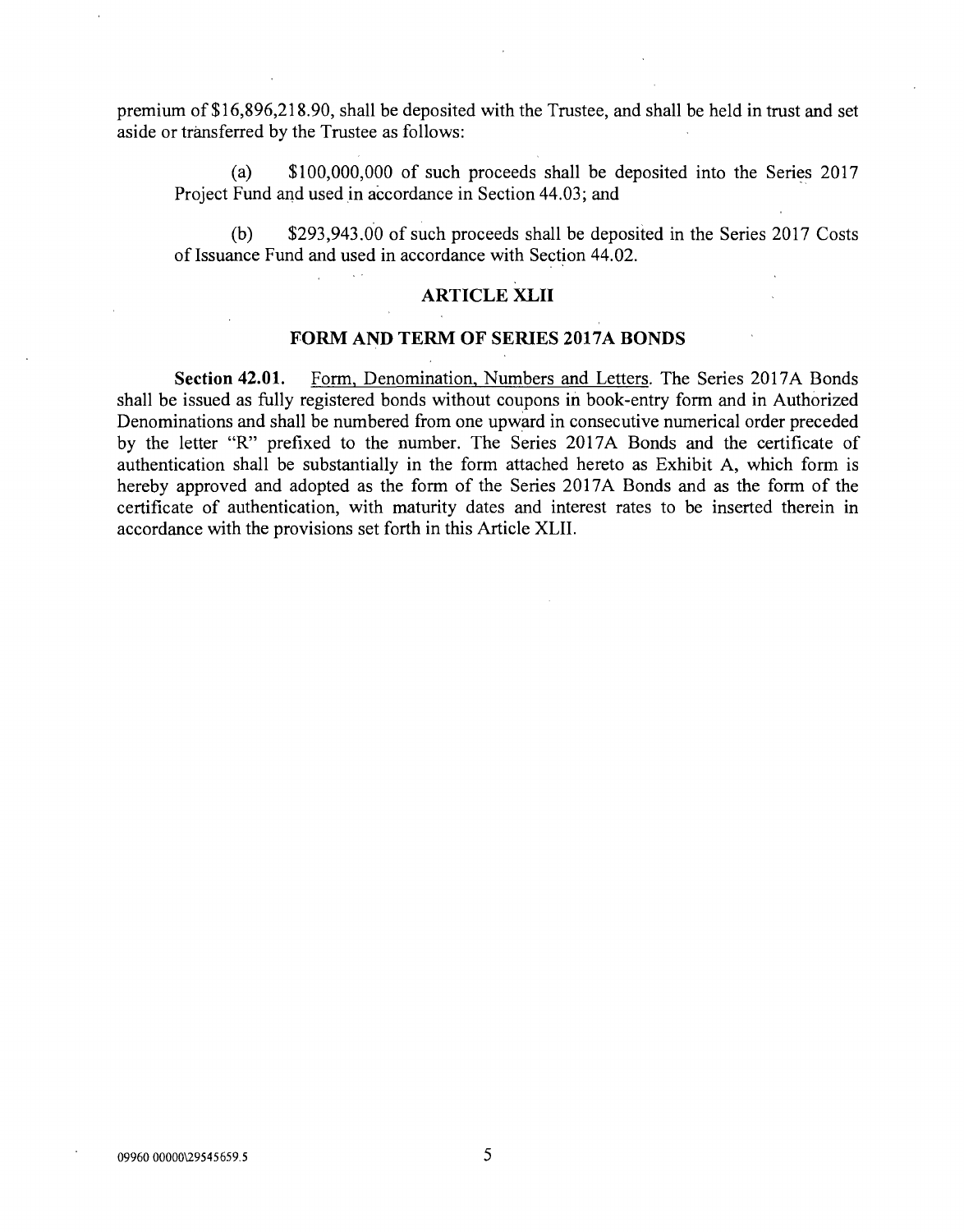Section 42.02. Date, Maturities and Interest Rates. (a) The Series 2017A Bonds shall be dated their Issue Date. The Series 2017A Bonds shall be issued in the aggregate principal amount of \$83,570,000 and shall have the following maturity dates and (except as otherwise provided in this section) shall be in the principal amounts, with interest thereon (computed on the basis of a 360 -day year of twelve (12) 30 -day months) at the interest rates shown below, as follows:

Maturity

| <b>Niaturity</b> |                         |                      |
|------------------|-------------------------|----------------------|
| (March 1)        | <b>Principal Amount</b> | <b>Interest Rate</b> |
| 2018             | \$<br>1,710,000         | 2.000%               |
| 2019             | 2,190,000               | 3.000                |
| 2020             | 3,785,000               | 5.000                |
| 2021             | 2,860,000               | 5.000                |
| 2022             | 4,075,000               | 5.000                |
| 2023             | 4,930,000               | 5.000                |
| 2024             | 5,175,000               | 5.000                |
| 2025             | 5,430,000               | 5.000                |
| 2026             | 4,760,000               | 5.000                |
| 2027             | 5,020,000               | 5.000                |
| 2028             | 5,295,000               | 5.000                |
| 2029             | 5,575,000               | 5.000                |
| 2030             | 5,880,000               | 5.000                |
| 2031             | 6,200,000               | 5.000                |
| 2032             | 6,535,000               | 5.000                |
| 2033             | 6,890,000               | 5.000                |
| 2034             | 7,260,000               | 5.000                |
| Total            | \$83,570,000            |                      |
|                  |                         |                      |

(b) The principal of, interest on, and redemption premiums, if any, on the Series 2017A Bonds shall be payable in lawful money of the United States of America. The interest payable on Series the 2017A Bonds shall be payable on each Interest Payment Date by check mailed by first class mail on such Interest Payment Dates by the Trustee to the respective Holder thereof as shown in the books required to be kept by the Trustee at the close of business as of each Record Date, whether or not such day is a Business Day (except that in the case of a Holder of one million dollars (\$1,000,000) or more in aggregate principal amount of Outstanding Series 2017A Bonds, or in the case of a single Holder of all Series 2017A Bonds then Outstanding, such payment may, at such Holder's option, be made by wire transfer of immediately available funds in accordance with written instructions provided by such Holder to the Trustee prior to the Record Date for such Interest Payment Date), whether or not such day is a Business Day, and the principal of and prepayment premiums, if any, on the Series 2017A Bonds shall be payable on their respective maturity date or on prepayment prior thereto upon surrender thereof by the respective Holders thereof at the Principal Corporate Trust Office of the Trustee. The Trustee may treat the Holder of any Series 2017A Bonds as the absolute owner of such Series 2017A Bonds for all purposes, whether or not such Series 2017A Bonds shall be overdue, and the Trustee shall not be affected by any knowledge or notice to the contrary; and payment of the principal of, interest on, and prepayment premiums, if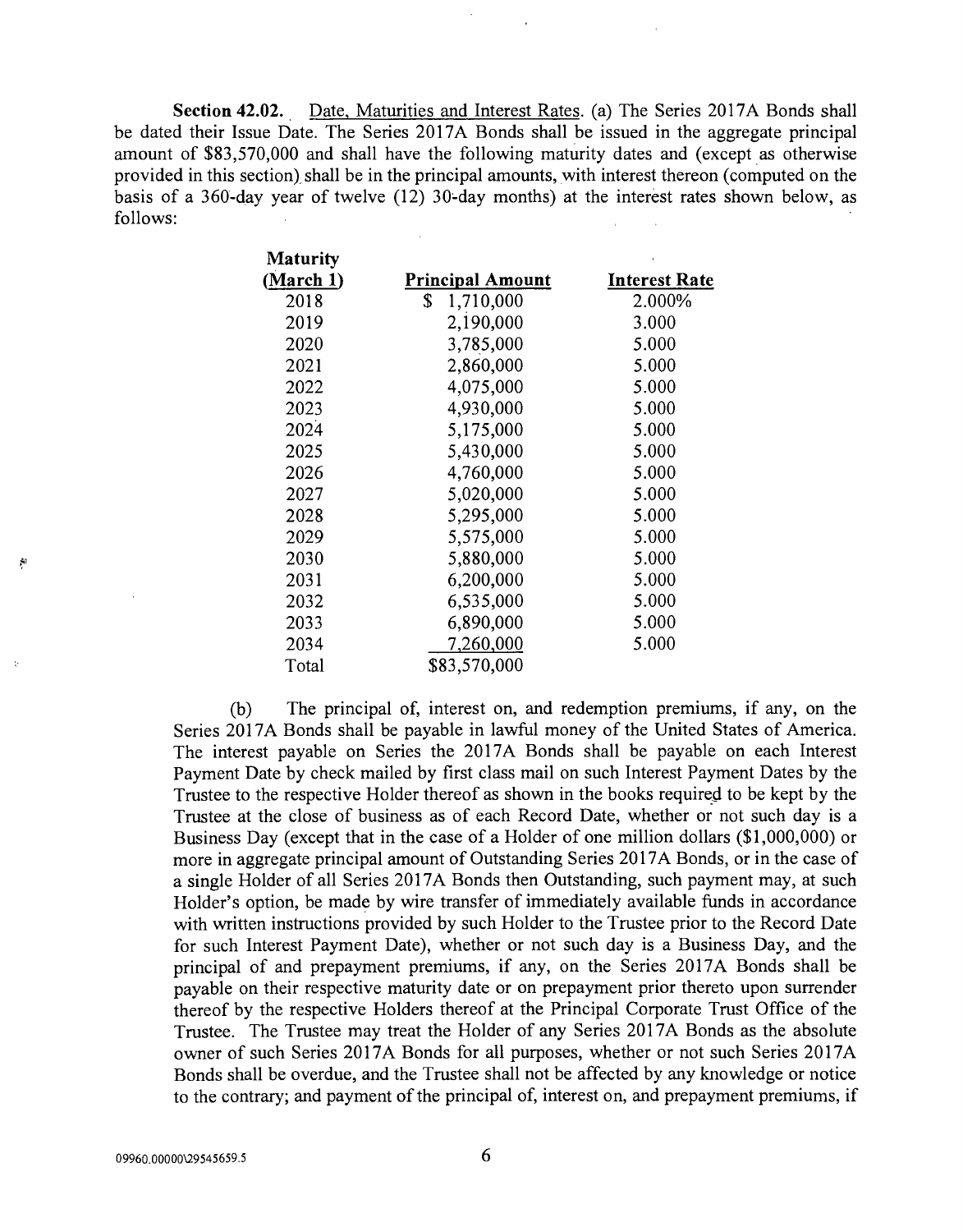any, on such Series 2017A Bonds shall be made only to such Holder as above provided, which payments shall be valid and effectual to satisfy and discharge the liability evidenced and represented by such Series 2017A Bonds to the extent of the sum or sums so paid. All Series 2017A Bonds paid pursuant to the provisions of this section shall be cancelled pursuant to the Indenture.

The Series 2017A Bonds shall bear interest from their Issue Date, and if interest has not been paid when due with respect to any Outstanding Series 2017A Bonds, interest shall be payable from the Interest Payment Date to which interest has been paid or made available for payment with respect to the Outstanding Series 2017A Bonds. Interest on the Series 2017A Bonds shall be payable from the Interest Payment Date next preceding the date of execution thereof, unless such date of execution is on or after the Record Date and on or prior to such Interest Payment Date, in which case it is payable from such Interest Payment Date, or unless the date of execution is prior to August 15, 2017, in which case interest is payable from the date of delivery.

#### ARTICLE XLIII

#### REDEMPTION AND PURCHASE OF SERIES 2017A BONDS

#### Section 43.01. Optional Redemption of Series 2017A Bonds.

(a) Series 2017A Bonds maturing on or after March 1, 2028 are subject to redemption in whole or in part at the option of the Authority on March 1, 2027 or any date thereafter at a redemption price equal to 100% of the principal amount thereof together with interest accrued with respect thereto to the date fixed for redemption, without premium.

(b) Selection of Bonds for Optional Redemption. The Authority shall designate which maturities and series of the Series 2017A Bonds are to be called for optional redemption pursuant to Section 43.01. If less than all Series 2017A Bonds of any maturity are to be redeemed at any one time, the Trustee shall select the Series 2017A Bonds of such maturity date to be redeemed by lottery. For purposes of such selection, Series 2017A Bonds of any maturity shall be deemed to be composed of multiples of minimum Authorized Denominations and any such multiple may be separately redeemed.

Section 43.02. Purchase In Lieu of Redemption. The Authority reserves the right at all times to purchase any of its Series 2017A Bonds on the open market. In lieu of mandatory redemption, the Authority may surrender to the Trustee for cancellation Series 2017A Bonds purchased on the open market, and the Series 2017A Bonds shall be cancelled by the Trustee.

Section 43.03. Notice of Redemption; Rescission. Any notice of redemption of the Series 2017A Bonds shall be delivered in accordance with Section 4.02, may contain such conditions as the Authorized Representative of the Authority shall specify in writing to the Trustee and may be rescinded as provided in Section 4.02; provided, however, that each notice of redemption with respect to Series 2017A Bonds shall be mailed or delivered by Electronic Means via the MSRB EMMA system by the Trustee not less than twenty (20) days prior to the date fixed for redemption.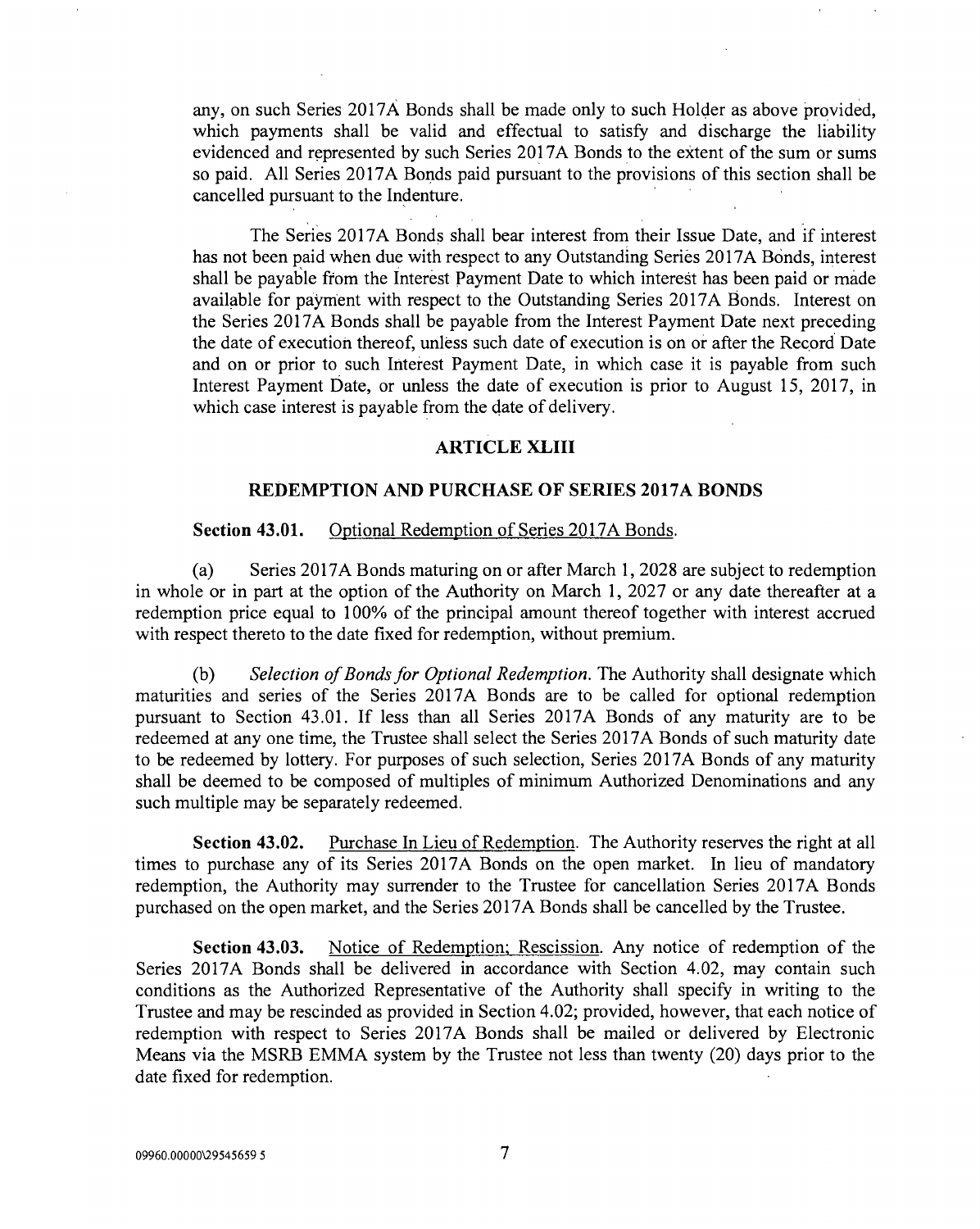Pursuant to Section 4.02 any notice of optional redemption may state that such redemption is conditional upon receipt by the Trustee of funds sufficient to pay the redemption price in 43.01(a) of such Series 2017A Bonds to be redeemed. Any notice given pursuant to Section 4.02 may be rescinded by written notice given to the Trustee by the Authority and the Trustee shall give notice of such rescission as soon thereafter as practicable in the same manner, and to the same persons, as notice of redemption was given pursuant to Section 4.02. Any such rescission shall not constitute an Event of Default hereunder.

#### ARTICLE XLIV

#### ESTABLISHMENT OF FUNDS AND ACCOUNTS AND APPLICATION THEREOF

Section 44.01. Funds and Accounts. The following funds and accounts are hereby established in connection with the Series 2017A Bonds:

(a) To ensure proper application of such portion of proceeds from the sale of the Series 2017A Bonds to be applied to pay Costs of Issuance, there is hereby established the "Series 2017 Costs of Issuance Fund," which fund shall be held by the Trustee.

(b) There is hereby established the "Series 2017 Project Fund" which shall be held by the Trustee.

Section 44.02. Funding and Application of the Series 2017 Costs of Issuance Fund. The monies set aside and placed in the Series 2017 Costs of Issuance Fund shall remain therein until from time to time disbursed by the Trustee to pay for Costs of Issuance incurred in connection with issuance of the Series 2017A Bonds upon Requisition of the Authority, such Requisition to be in substantially such form as is set forth in Exhibit B hereto, Each Requisition shall be numbered sequentially and shall be sufficient evidence to the Trustee of the facts stated therein and the Trustee shall have no duty to confirm the accuracy of such facts. Any amounts remaining in the Series 2017 Costs of Issuance Fund one hundred eighty (180) days after the date of issuance of the Series 2017A Bonds shall be transferred to the Revenue Fund and the Series 2017 Costs of Issuance Fund shall be closed.

#### Section 44.03. Use of Money in the Series 2017 Project Fund.

The Trustee hereby agrees to establish and maintain the Series 2017 Project Fund until the completion of the Project. All money in the accounts of the Series 2017 Project Fund shall be held by the Trustee in trust and shall be applied by the Trustee for the payment of costs relating to the Project and the expenses incidental thereto.

The Authority shall file with the Trustee a Certificate of the Authority in the form attached hereto as Appendix C. Each such Certificate of the Authority shall be sufficient evidence to the Trustee of the facts stated therein and the Trustee shall have no duty to confirm the accuracy of such facts. Upon receipt of each such Certificate of the Authority, the Trustee shall, so long as the Trustee does not have actual knowledge of or has not received written notice that the Authority is then in default hereunder, pay the amount set forth therein as directed by the terms thereof from moneys on deposit in the accounts of the Series 2017 Project Fund, except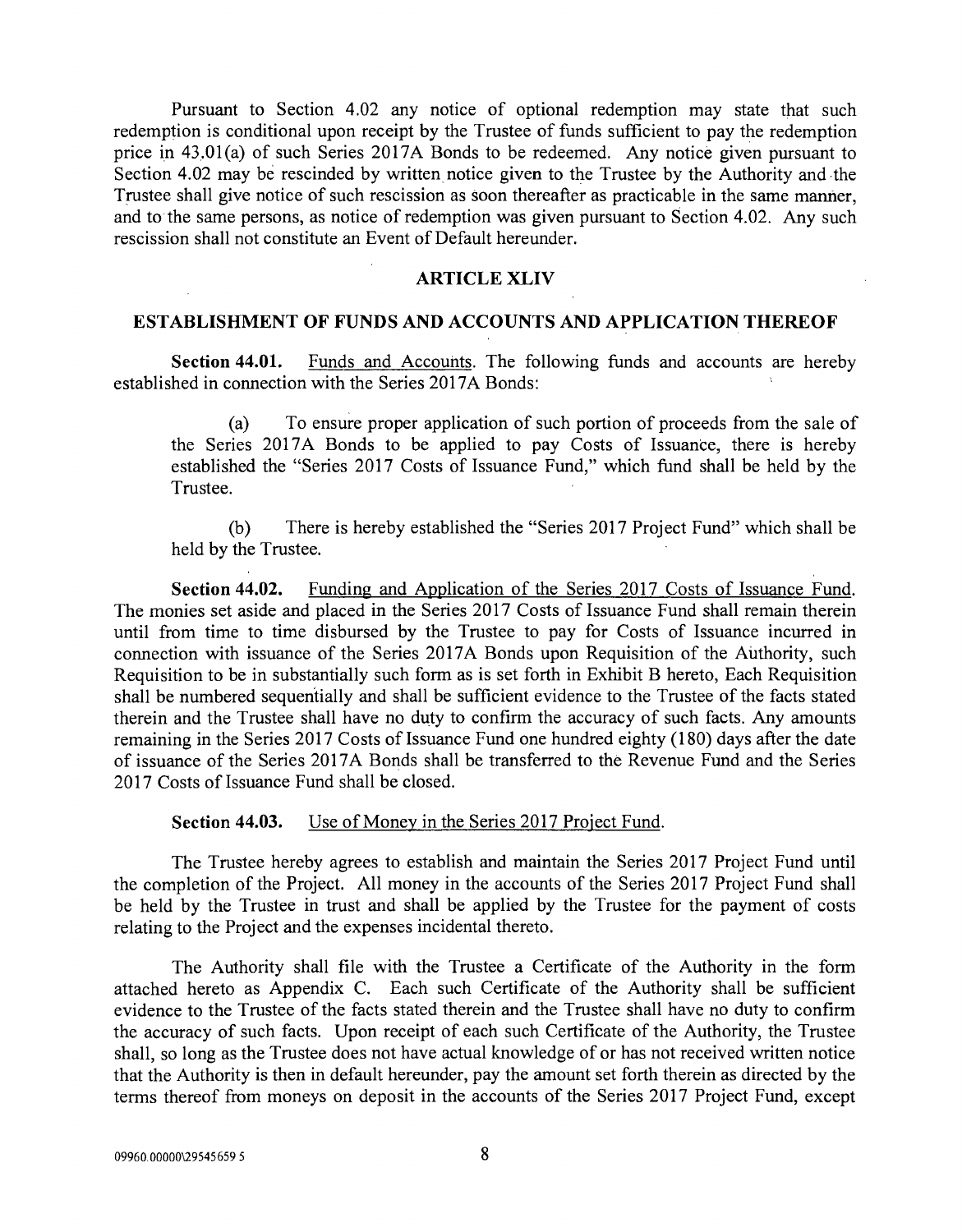that the Trustee shall not make any such payment if it has received a stop notice or any other notice of any lien, right to lien or attachment upon, or claim affecting the right to receive payment of, any of the money to be so paid which has not been released or will not be released simultaneously with such payment, other than materialmen's or mechanics' liens accruing by mere operation of law.

When the Project has been completed to the satisfaction of the Authority, the Authority shall deliver a Certificate of the Authority to the Trustee stating the fact and date of the completion of such improvements, and stating that all the costs of the Project and the expenses incidental thereto have been determined and paid (or that such claims and expenses have been paid less specified claims which are subject to dispute and for which a retention in the Series 2017 Project Fund is to be maintained in the full amount of such claims until such dispute is resolved). Upon receipt of such certificate, the Trustee shall transfer (but less the amount of such retention) to the Revenue Fund all remaining moneys in the Series 2017 Project Fund, to be credited to the payment of the Series 2017A Bonds as provided herein and the Series 2017 Project Fund shall be closed. In the event the Series 2017 Project Fund has not been depleted by the date which is three years after the Closing Date, the Authority shall give written instructions to the Trustee as to the investment of any moneys remaining therein fifteen (15) days prior to such date and shall provide an Opinion of Bond Counsel to the effect that such investment shall not adversely affect the tax-exempt status of the Series 2017A Bonds.

Section 44.04. Investment of Series 2017 Costs of Issuance Fund and 2017 Project Fund; Investment Earnings. The Trustee shall invest funds on deposit in the Series 2017 Costs of Issuance Fund and the 2017 Project Fund in accordance with the provisions set forth in Section 5.11 of the Indenture. Investment earnings on the Series 2017 Costs of Issuance Fund and the 2017 Project Fund shall be applied by the Trustee in accordance with the provisions set forth in Section 5.11 of the Indenture.

#### ARTICLE XLV

#### MISCELLANEOUS

Section 45.01. Notices to Rating Agencies. The Trustee shall provide notice to the Rating Agencies of the following events with respect to the Series 2017A Bonds: (i) a change in the Trustee; (ii) amendment of the Indenture; and (iii) redemption or defeasance of any Series 2017A Bonds.

Section 45.02. Terms of Series 2017A Bonds Subject to the Indenture. Except as in this Supplemental Indenture expressly provided, every term and condition contained in the Indenture shall apply to this Supplemental Indenture and to the Series 2017A Bonds with the same force and effect as if the same were herein set forth at length, with such omissions, variations and modifications thereof as may be appropriate to make the same conform to this Supplemental Indenture.

This Supplemental Indenture and all the terms and provisions herein contained shall form part of the Indenture as fully and with the same effect as if all such terms and provisions had been set forth in the Indenture. The Indenture is hereby ratified and confirmed and shall continue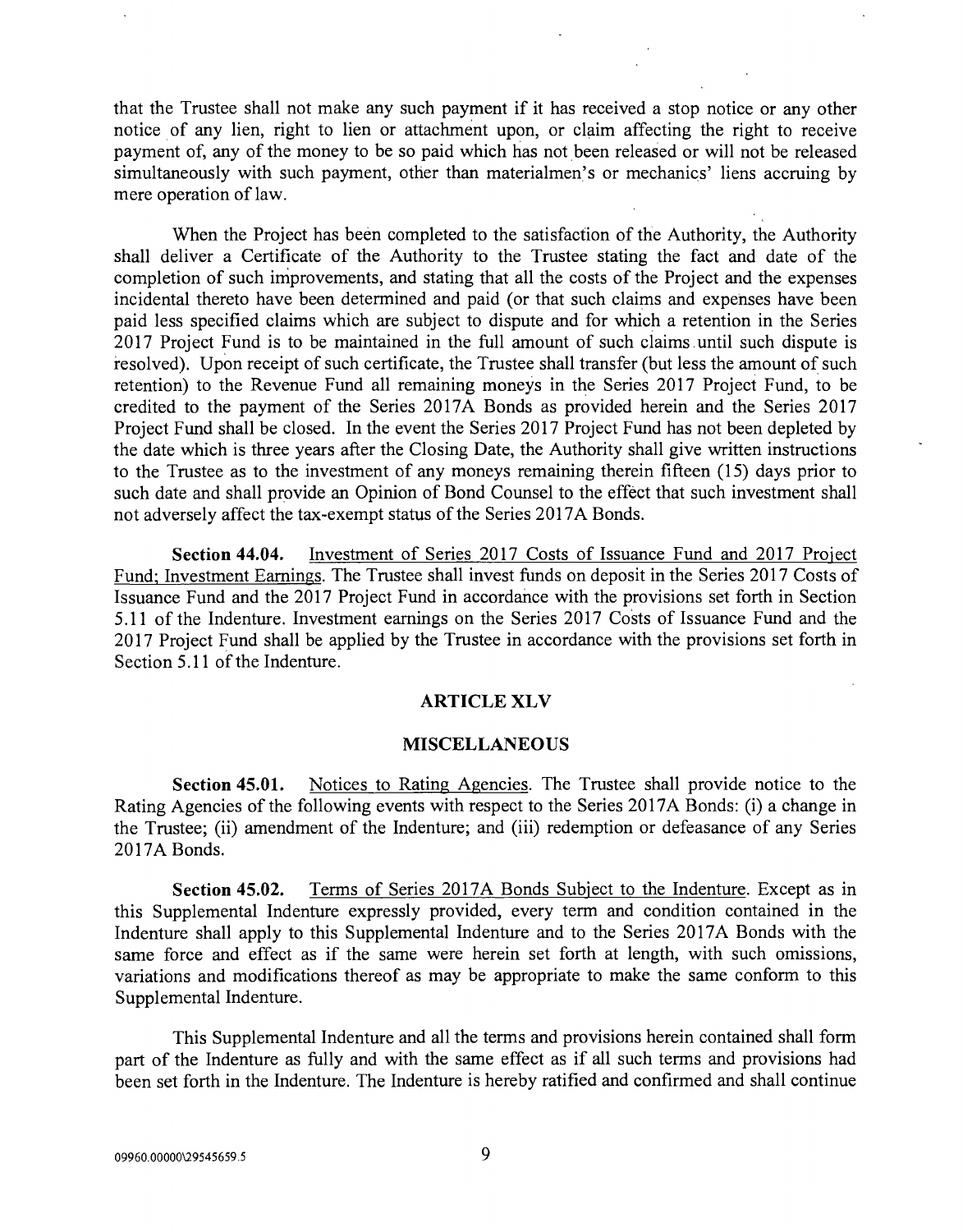in full force and effect in accordance with the terms and provisions thereof, as supplemented hereby.

Section 45.03. Effective Date of Fifth Supplemental Indenture. This Supplemental Indenture shall take effect upon its execution and delivery.

Section 45.04. Execution in Counterparts. This Supplemental Indenture may be executed in several counterparts, each of which shall be deemed an original, and all of which shall constitute but one and the same instrument.

(Signature Page follows)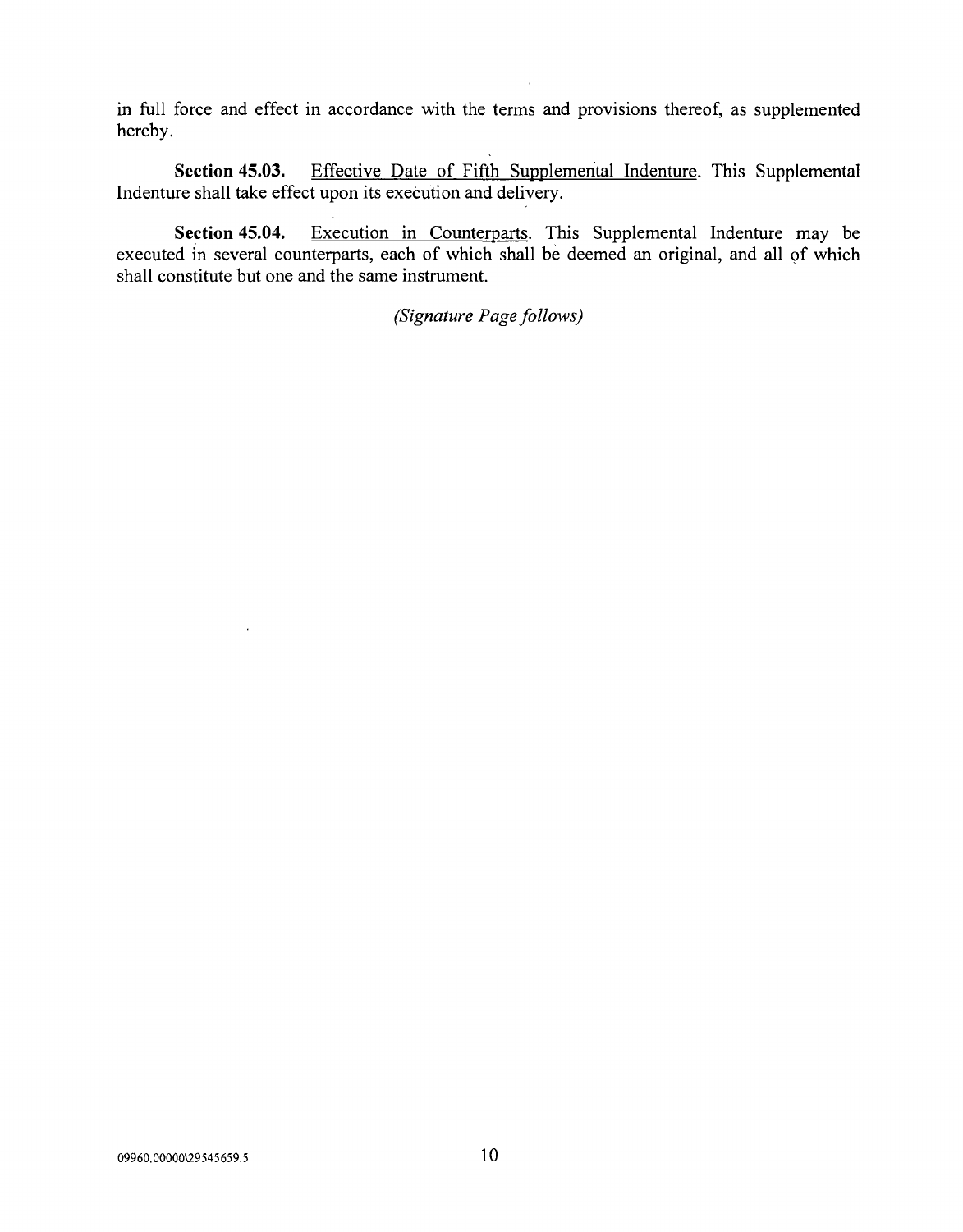IN WITNESS WHEREOF, the parties hereto have executed this Fifth Supplemental Indenture by their officers thereunto duly authorized as of the day and year first written above.

# CONTRA COSTA TRANSPORTATION AUTHORITY

B٧ Tom Butt Chair

By: H. Iwasaki

Executive Director

U.S. BANK NATIONAL ASSOCIATION, as Trustee

By:

Authorized Officer

-Signature Page-Fifth Supplemental Indenture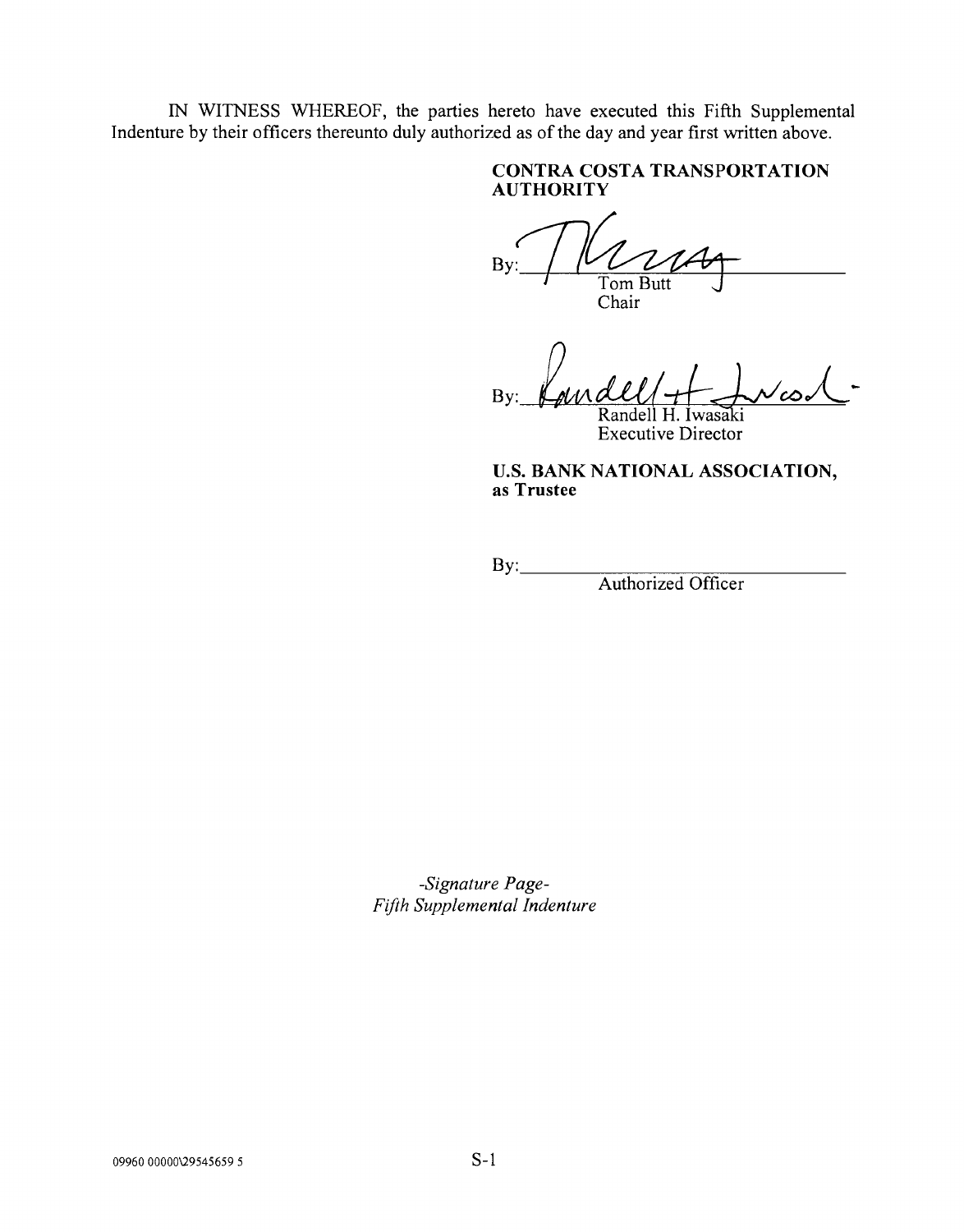IN WITNESS WHEREOF, the parties hereto have executed this Fifth Supplemental Indenture by their officers thereunto duly authorized as of the day and year first written above.

# CONTRA COSTA TRANSPORTATION **AUTHORITY**

By: Tom Butt Chair

**By:\_\_** 

Randell H. Iwasaki Executive Director

U.S. BANK NATIONAL ASSOCIATION, as Trustee

By: Officer

-Signature Page-Fifth Supplemental Indenture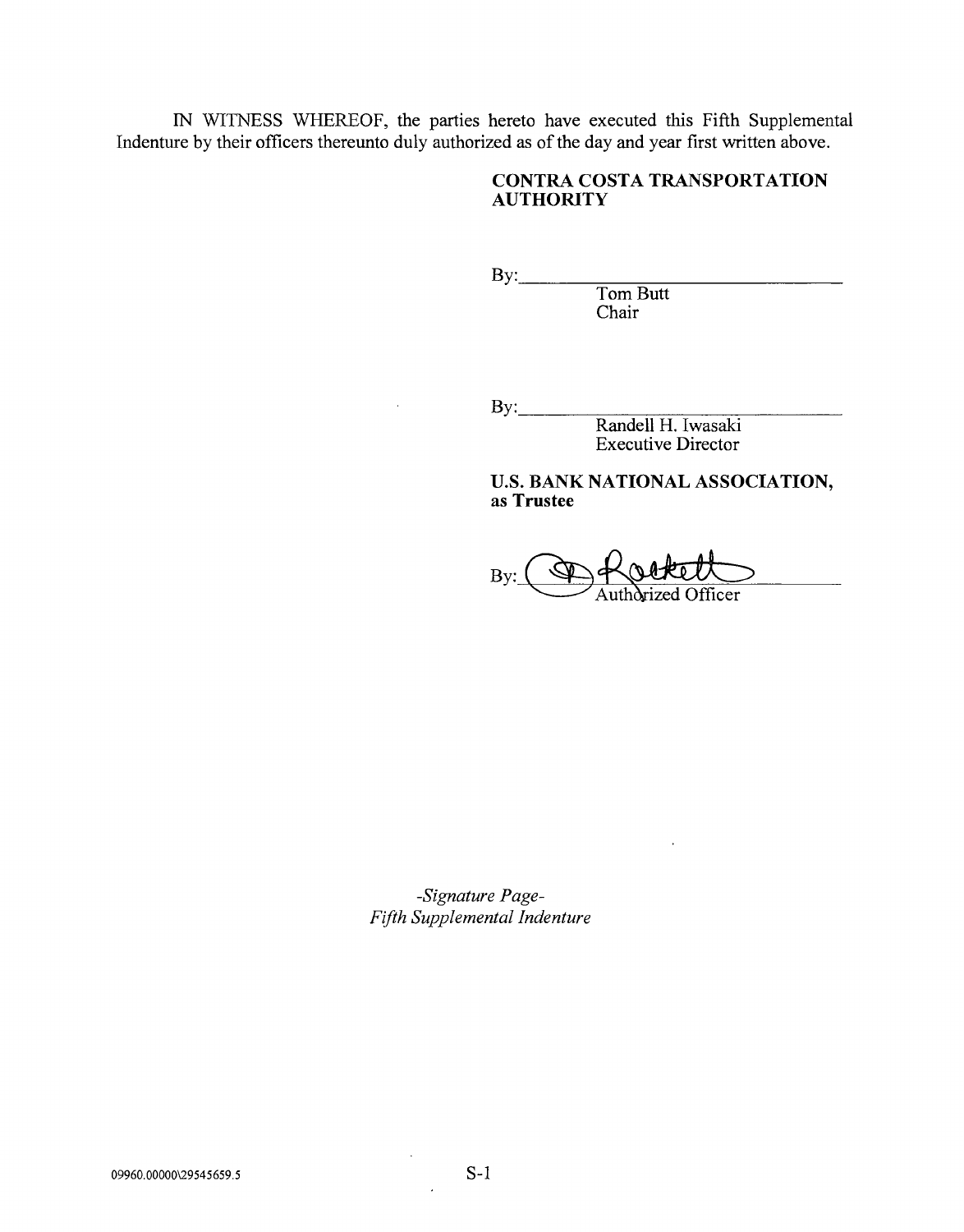#### EXHIBIT A

#### FORM OF SERIES 2017A BOND

No. R-

 $\mathbb{S}$ 

# CONTRA COSTA TRANSPORTATION AUTHORITY SALES TAX REVENUE BOND (LIMITED TAX BOND), SERIES 2017A

Maturity Date Interest Rate

Date of Issue CUSIP Number

REGISTERED OWNER:

PRINCIPAL AMOUNT: DOLLARS

CONTRA COSTA TRANSPORTATION AUTHORITY, a local transportation authority duly established and existing under and pursuant to the laws of the State of California (the "Authority"), for value received, hereby promises to pay to the registered owner named above or registered assigns, on the maturity date specified above, the principal amount specified above (unless this Bond shall have previously been called for redemption and payment of the redemption price made or provided for), but only out of the Sales Tax Revenues and other assets pledged therefor as specified in the Indenture, dated as of September 1, 2009, as supplemented and amended from time to time pursuant to its terms, including as supplemented by the Fifth Supplemental Indenture thereto, dated as of May 1, 2017 (hereinafter collectively referred to as the "Indenture"), between the Authority and U.S. Bank National Association, as successor-ininterest to Deutsche Bank National Trust Company, as trustee (together with any successor trustee, the "Trustee"), and to pay interest on the balance of said principal amount from time to time remaining unpaid from and including the date hereof until payment of such principal amount has been made or duly provided for, at the rate of interest set forth above and on the dates provided in the Indenture, such principal and interest to be computed and paid at the times and in the manner set forth in the Indenture. Interest on such Bond is payable on each March 1 and September 1, commencing September 1, 2017, to the date of maturity. All capitalized terms used and not otherwise defined herein shall have the meanings assigned to such terms in the Indenture.

The Contra Costa Transportation Authority Sales Tax Revenue Bonds (Limited Tax Bond), Series 2017A are a duly authorized issue of limited tax bonds, which may be issued by the Authority in the form of bonds or notes (such bonds or notes being hereinafter referred to as the "Series 2017A Bonds") and which, as applicable, shall be designated as either Contra Costa Transportation Authority Sales Tax Revenue Bonds (Limited Tax Bonds) or Contra Costa Transportation Authority Sales Tax Revenue Notes (Limited Tax Bonds), issued pursuant to the provisions of the Local Transportation Authority and Improvement Act, constituting Division 19 of the California Public Utilities Code, as amended from time to time (the "Act"), and the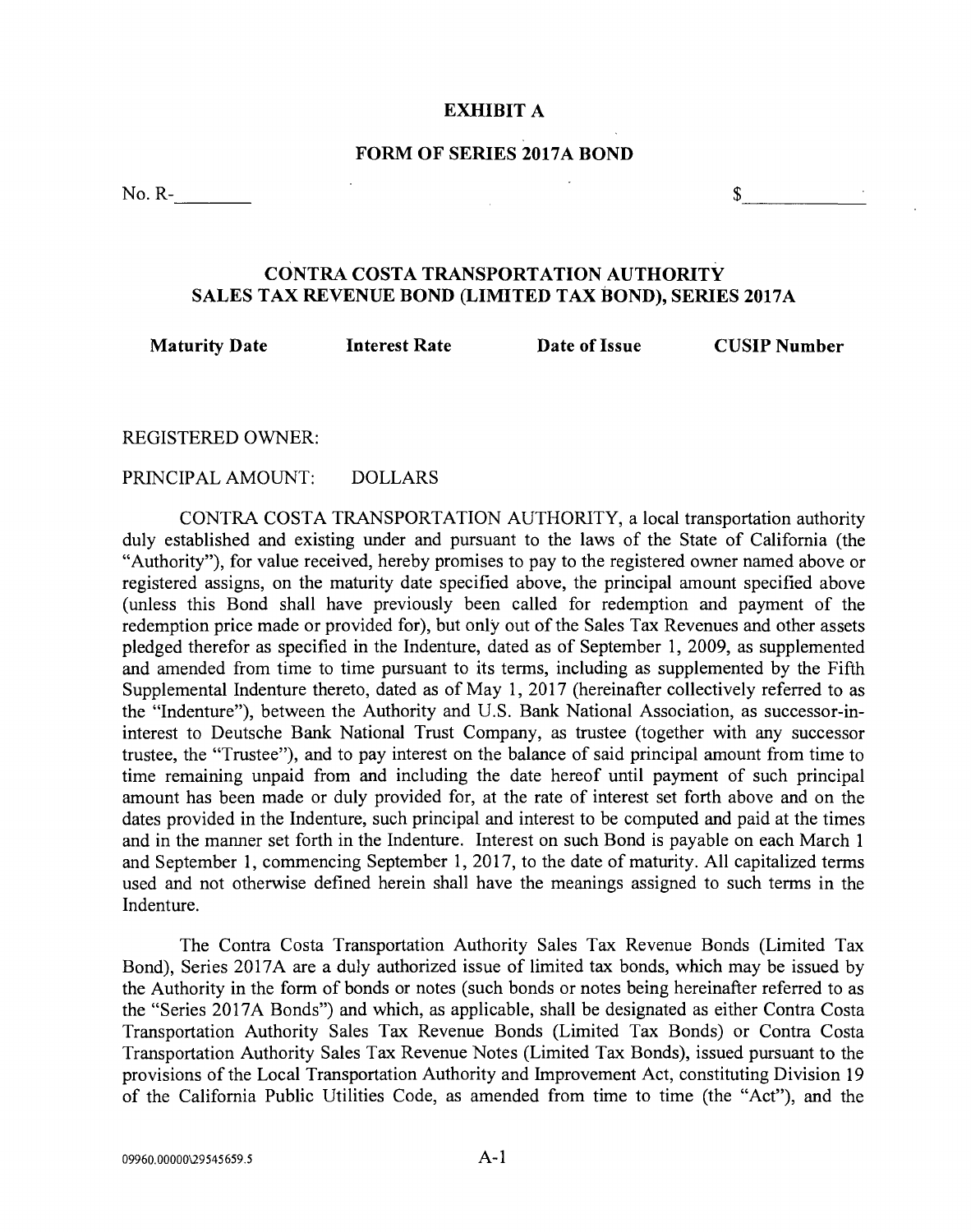Indenture. Said authorized issue of Bonds is not limited in aggregate principal amount, except as otherwise provided in the Indenture, and consists or may consist of one or more Series of varying denominations, dates, maturities, interest rates and other provisions, as in the Indenture provided, all issued or to be issued pursuant to the Indenture. The Series 2017A Bonds are Current Interest Bonds of the Series and designation indicated above.

Reference is hereby made to the Indenture and to the Act for a description of the terms on which the Series 2017A Bonds are issued and to be issued, of the nature and extent of the security for the Series 2017A Bonds, of the rights of the registered owners of the Series 2017A Bonds and of the rights and obligations 'of the Authority thereunder, all of the terms and provisions of which are incorporated herein and constitute a contract between the Authority and the registered owners from time to time of the Series 2017A Bonds, and to all the provisions thereof the registered owners of the Series 2017A Bonds, by such registered owner's acceptance hereof, consents and agrees. Additional Bonds may be issued, and other indebtedness may be incurred, on a parity with the Series 2017A Bonds, but only subject to the conditions and limitations contained in the Indenture.

The Series 2017A Bonds and the interest thereon (to the extent set forth in the Indenture), together with any Parity Obligations heretofore or hereafter issued or incurred by the Authority, and the interest thereon, are payable from, and are secured by a charge and lien on the Sales Tax Revenues and the Swap Revenues (as more fully defined in the Indenture, the "Revenues"). All of the Series 2017A Bonds and Parity Obligations are equally secured by a pledge of, and charge and lien upon, all of the Revenues, and the Revenues constitute a trust fund for the security and payment of the interest on and principal of the Series 2017A Bonds, but nevertheless out of Revenues certain amounts may be applied for other purposes as provided in the Indenture.

The Series 2017A Bonds are limited obligations of the Authority and are payable solely, both as to principal and interest, from the Revenues and certain funds held by the Trustee under the Indenture and the Authority is not obligated to pay the Series 2017A Bonds except from such Revenues and such funds. The general fund of the Authority is not liable, and the credit or taxing power (other than as described above) of the Authority is not pledged, for the payment of the Series 2017A Bonds or their interest. The Series 2017A Bonds are not secured by a legal or equitable pledge of, or charge, lien or encumbrance upon, any of the property of the Authority or any of its income or receipts, except the Revenues and certain funds held under the Indenture.

The Series 2017A Bonds are issuable as fully registered Bonds without coupons in the denominations specified in the Indenture.

The Series 2017A Bonds maturing on or after March 1, 2028 are subject to redemption in whole or in part at the option of the Authority on March 1, 2027 or any date thereafter at a redemption price equal to 100% of the principal amount thereof together with interest accrued with respect thereto to the date fixed for redemption, without premium.

The Series 2017A Bonds are transferable or exchangeable for other Authorized Denominations of the same Series by the registered owner hereof, in person or by its attorney duly authorized in writing, at the designated office of the Trustee, but only in the manner, subject to the limitations and upon payment of the charges provided in the Indenture, and upon surrender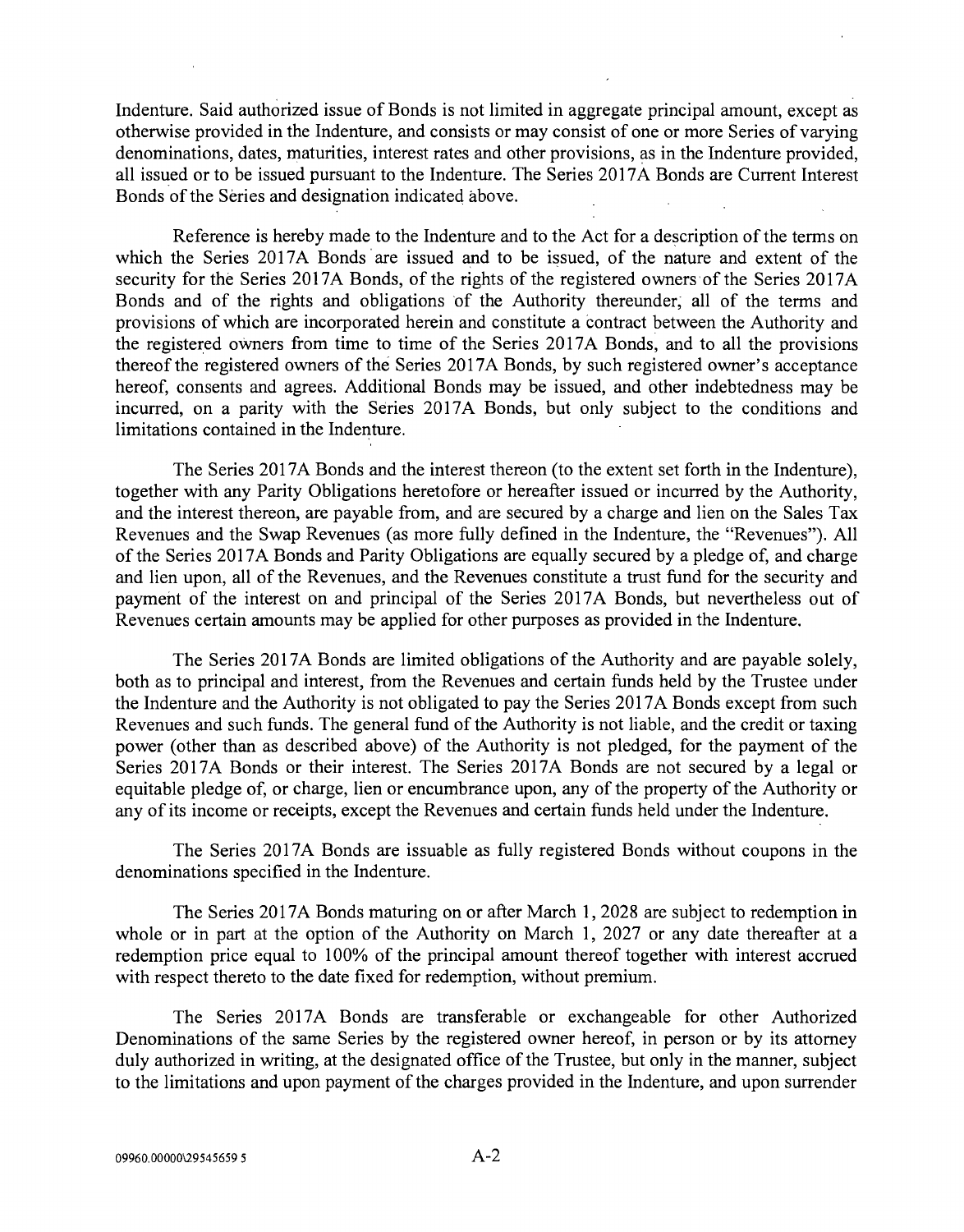and cancellation of the Series 2017A Bonds. Upon any such transfer, a new fully registered Bond or Bonds, of an Authorized Denomination or Denominations for the same aggregate principal amount, will be issued to the transferee in exchange herefor.

The Authority and the Trustee may deem and treat the registered owner hereof as the absolute owner hereof for all purposes and neither the Authority nor the Trustee shall be affected by any notice to the contrary.

The rights and obligations of the Authority and of the registered owners of the Series 2017A Bonds may be modified or amended at any time in the manner, to the extent, and upon the terms provided in the Indenture, which provide, in certain circumstances, for modifications and amendments without the consent of, or notice to, the registered owners of the Series 2017A Bonds.

The Indenture and the Series 2017A Bonds shall be governed by and construed in accordance with the laws of the State of California.

It is hereby certified and recited that any and all acts, conditions and things required to exist, to happen and to be performed, precedent to and in the incurring of the indebtedness evidenced by this Bond and in the issuing of this Bond, do exist, have happened and have been performed in due time, form and manner, as required by the Constitution and statutes of the State of California, and that this Bond, together with all other indebtedness of the Authority pertaining to the Revenues, is within every debt and other limit prescribed by the Constitution and the statutes of the State, of California, and is not in excess of the amount of Bonds permitted to be issued under the Indenture or the Act.

This Bond shall not be entitled to any benefit under the Indenture, or become valid or obligatory for any purpose, until the certificate of authentication hereon endorsed shall have been manually signed by the Trustee.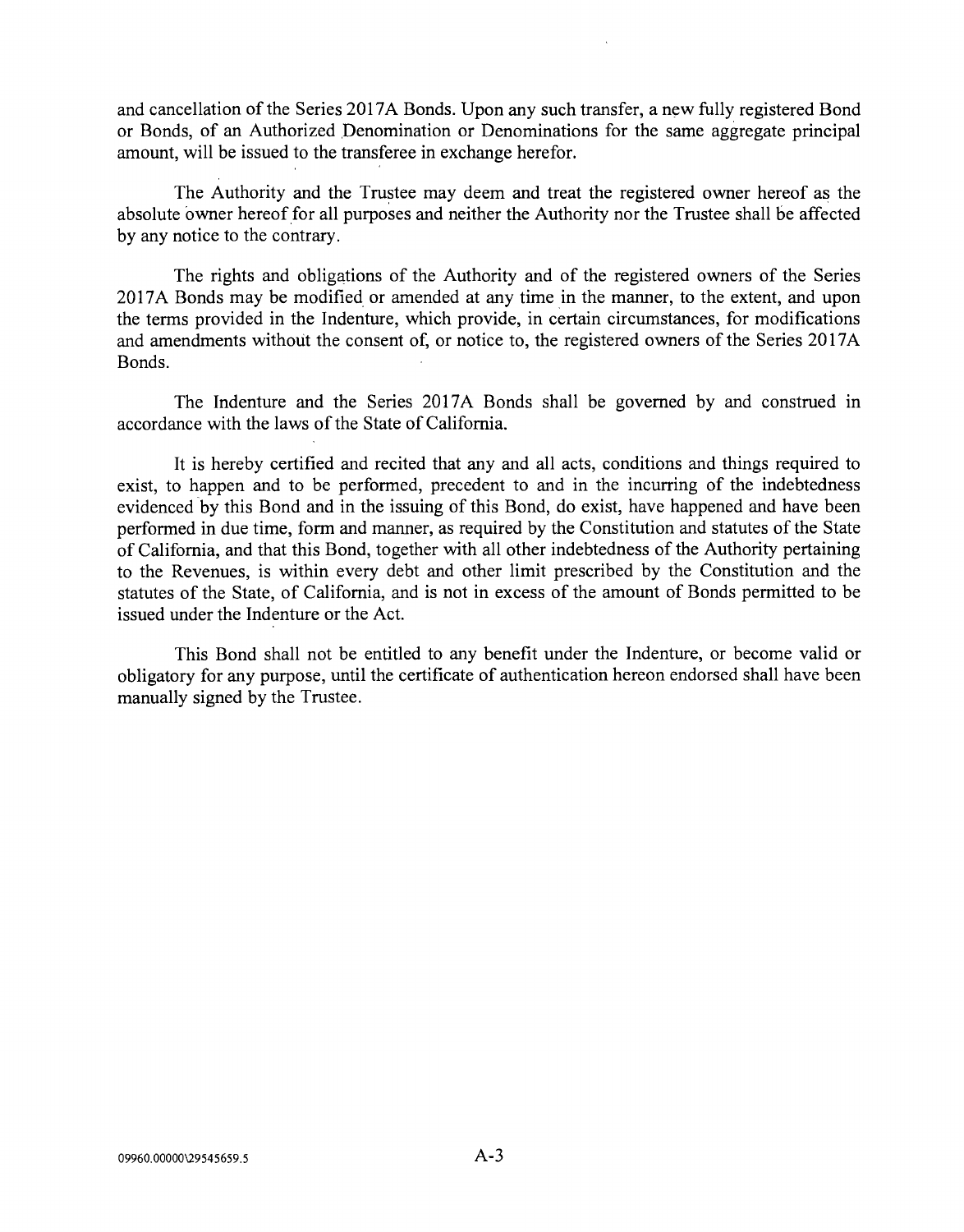IN WITNESS WHEREOF, the CONTRA COSTA TRANSPORTATION AUTHORITY has caused this Bond to be executed in its name and on its behalf by the facsimile signature of the Chair of the Board of Directors of the Contra Costa Transportation Authority and the facsimile signature of the Chief Financial Officer/Auditor-Controller of the Contra Costa Transportation Authority and has caused this Bond to be dated the date set forth above.

### CONTRA COSTA TRANSPORTATION AUTHORITY

By:\_\_\_\_\_ Chair

By:\_\_\_\_\_

Chief Financial Officer/Auditor-Controller

### [Form of Certificate of Authentication]

This is one of the Bonds described in the within -mentioned Indenture and authenticated on the date set forth below.

Dated: when the contract of the contract of the contract of the contract of the contract of the contract of the contract of the contract of the contract of the contract of the contract of the contract of the contract of th

U.S. BANK NATIONAL ASSOCIATION, as Trustee

By: \_\_\_

Authorized Officer

#### [Form of DTC Legend]

Unless this Bond is presented by an authorized representative of The Depository Trust Company to the issuer or its agent for registration of transfer, exchange or payment, and any Bond issued is registered in the name of Cede  $\&$  Co. or such other name as requested by an authorized representative of The Depository Trust Company and any payment is made to Cede  $\&$ Co., ANY TRANSFER, PLEDGE OR OTHER USE HEREOF FOR VALUE OR OTHERWISE BY OR TO ANY PERSON IS WRONGFUL since the registered owner hereof, Cede & Co., has an interest herein.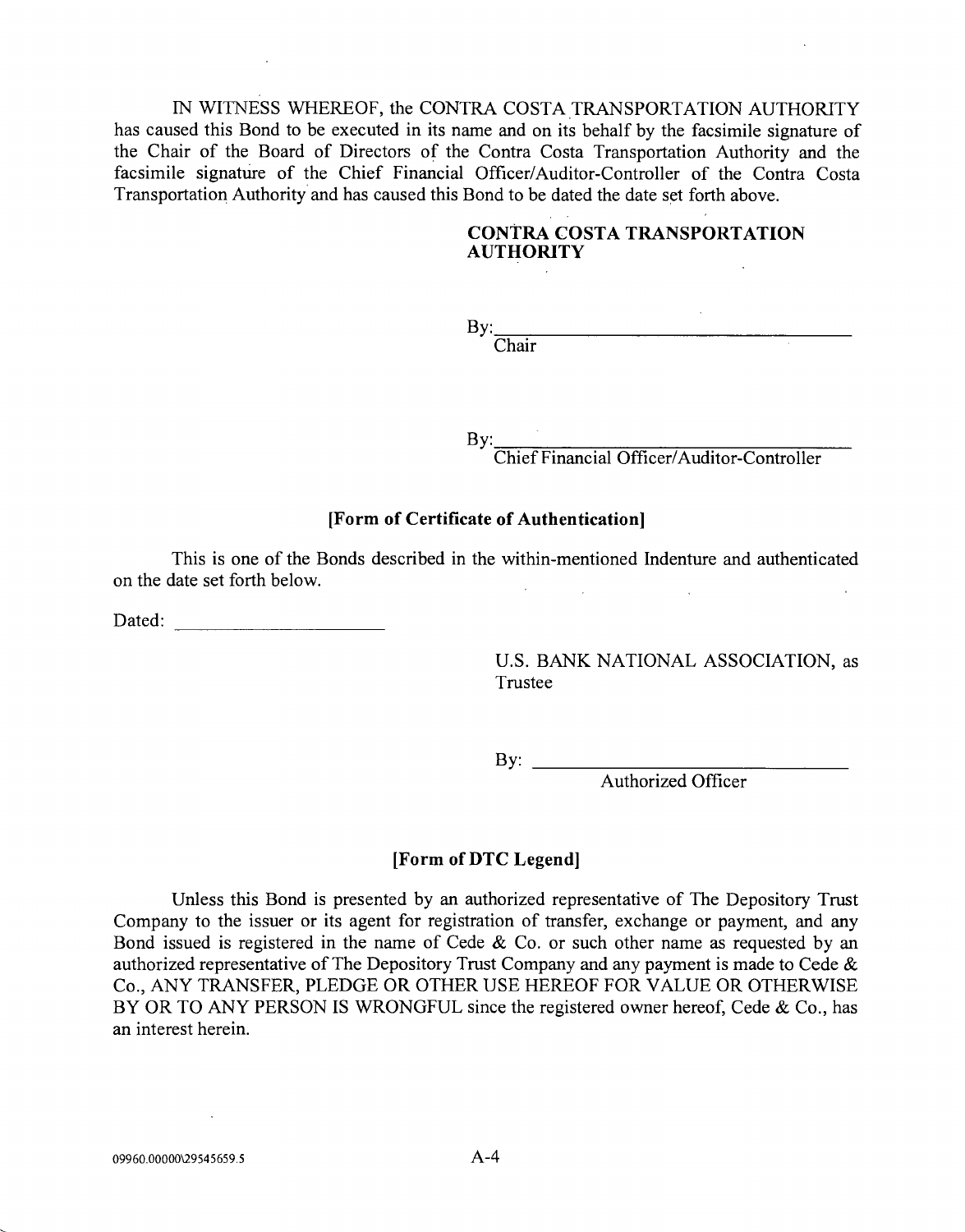# [FORM OF ASSIGNMENT]

For value received the undersigned do(es) hereby sell, assign and transfer unto

(Name, Address and Tax Identification or Social Security Number of Assignee)

the within Bond and do(es) hereby irrevocably constitute and appoint

attorney, to transfer the same on the books of the Trustee, with full power of substitution in the premises.

Dated:

Note: Signature guarantee shall be made by a Note: The signature(s) on this Assignment guarantor institution participating in the Securities Transfer Agents Medallion Program or in such other guarantee program acceptable to the Trustee. must correspond with the name(s) as written on the face of the within Bond in every particular, without alteration or enlargement or any change whatsoever.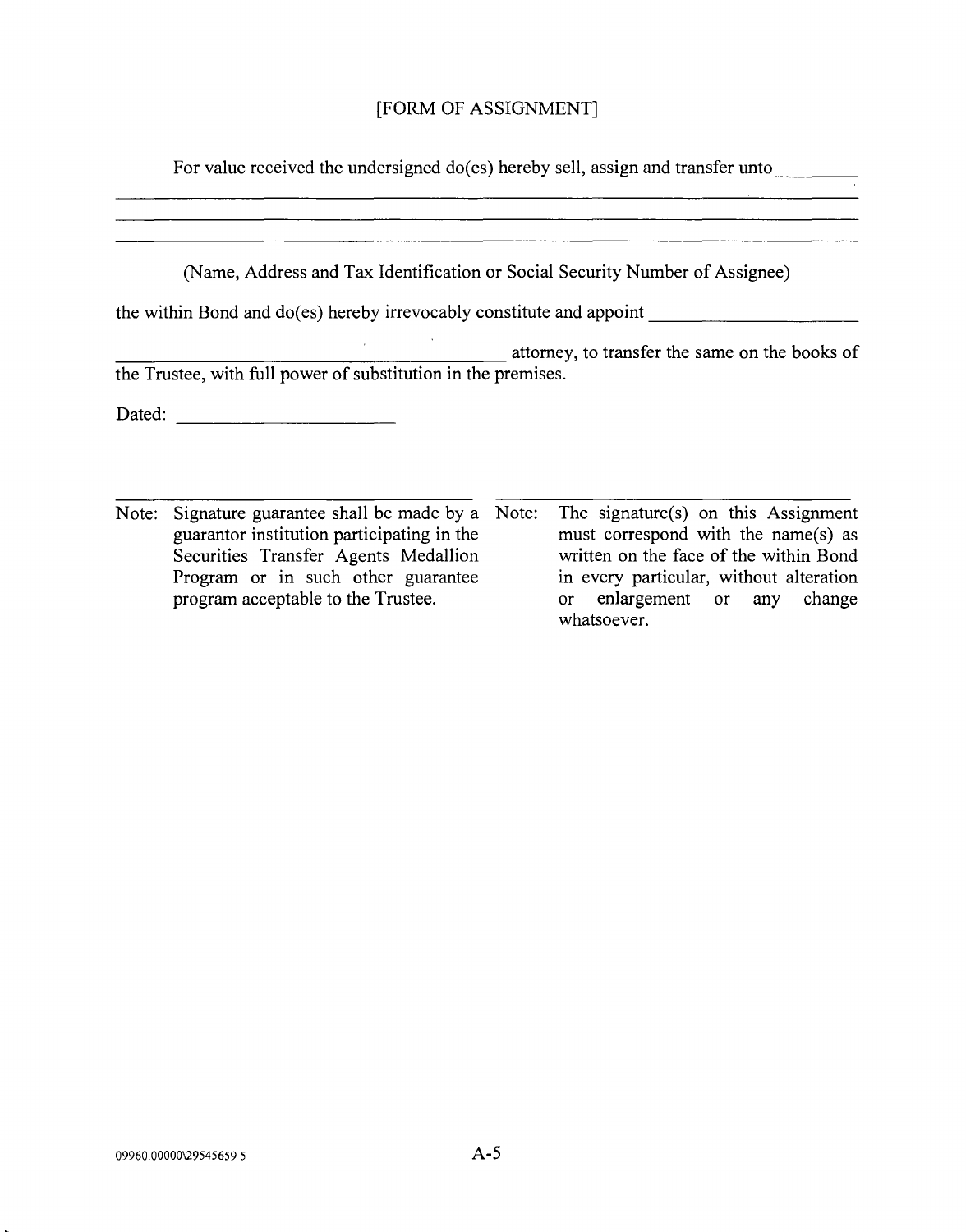#### EXHIBIT B

#### FORM OF REQUISITION - SERIES 2017 COSTS OF ISSUANCE FUND

# REQUISITION NO. SERIES 2017 COSTS OF ISSUANCE FUND

The undersigned, \_\_\_\_\_\_\_\_\_\_\_\_\_\_\_\_\_\_\_\_\_\_\_\_\_\_\_\_\_\_, hereby certifies as follows:

1. I am <u>essent the Contra Costa</u> Transportation Authority, a local transportation authority duly established and existing under the laws of the State of California (the "Authority").

2. Pursuant to the provisions of that certain Indenture, dated as of September 1, 2009, as supplemented by that certain Fifth Supplemental Indenture, dated as of May 1, 2017 (hereinafter collectively referred to as the "Indenture"), between the Authority and U.S. Bank National Association, as trustee (the "Trustee"), I am an Authorized Representative (as such term is defined in the Indenture) of the Authority and I am delivering this Requisition on behalf of the Authority.

3. The undersigned hereby requests that the Trustee pay from the Series 2017 Costs of Issuance Fund (the "Series 2017 Costs of Issuance Fund") established pursuant to Section 44.02 of the Indenture the amounts specified in Schedule I hereto to the persons identified in Schedule I.

4. The undersigned hereby certifies that: (i) obligations in the amounts stated in Schedule I have been incurred by the Authority and are presently due and payable; (ii) each item is a proper charge against the Series 2017 Costs of Issuance Fund; and (iii) each item has not been previously paid from the Series 2017 Costs of Issuance Fund.

Dated: the contract of the contract of the contract of the contract of the contract of the contract of the contract of the contract of the contract of the contract of the contract of the contract of the contract of the con

# CONTRA COSTA TRANSPORTATION AUTHORITY

By:  $\qquad$ 

Authorized Representative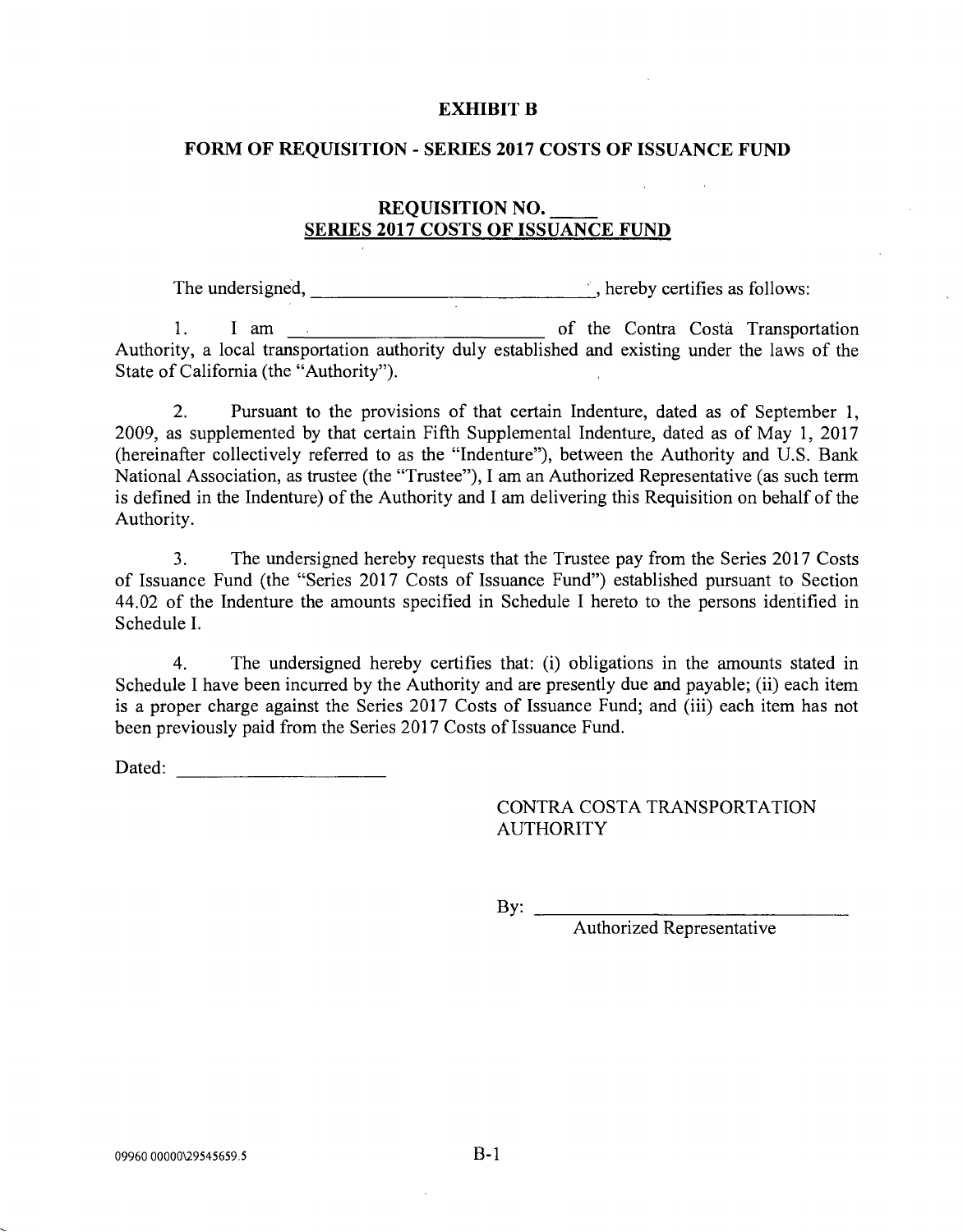# SCHEDULE I

# SERIES 2017 COSTS OF ISSUANCE FUND

 $\sim 10^6$ 

 $\sim$   $\sim$ 

 $\sim 10^{-11}$ 

 $\mathcal{L}^{\text{max}}_{\text{max}}$  and  $\mathcal{L}^{\text{max}}_{\text{max}}$ 

Wire or Payment To Amount Purpose Instructions

 $\sim 10$ 

 $\sim$   $\sim$ 

 $\mathcal{L}^{\pm}$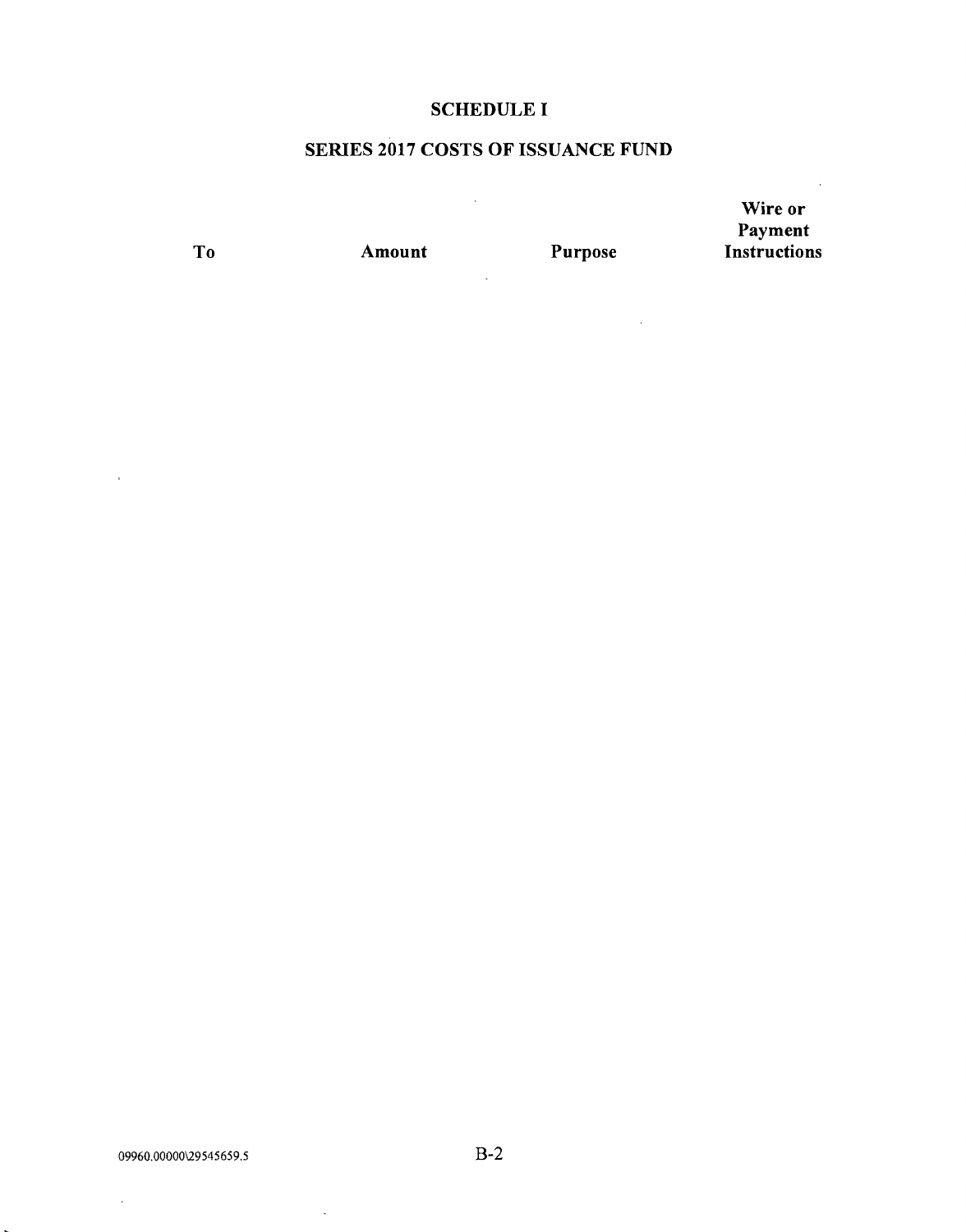#### EXHIBIT C

#### FORM OF CERTIFICATE OF THE AUTHORITY

#### To: U.S. Bank National Association, California

RE: Disbursement from the Series 2017 Project Fund pursuant to Section 44.03 of the Fifth Supplemental Indenture.

REQUISITION NO.

You are hereby instructed to pay to the parties listed on Exhibit A hereto the sum listed opposite such parties names as a payment of the cost of the Project for the items listed on the Schedule attached hereto and the expenses incidental thereto (including reimbursement to the Authority for certain of such costs or expenses) from the Series 2017 Project Fund as provided in Section 44.03 of the Supplemental Indenture. This cost has been properly incurred, is a proper charge under the Supplemental Indenture against payment of the costs of the Project and has not been the basis of any previous disbursements. The amount remaining in the Series 2017 Project Fund, together with interest earnings thereon will, after payment of the amount set forth in this requisition and any amounts paid as described in (v) hereinbelow, be sufficient to pay all remaining costs of the Project as presently estimated. Capitalized terms used herein shall have the meanings set forth in the Supplemental Indenture.

I hereby certify that:

(i) the Authority is authorized to and the undersigned and the undersigned is duly authorized by the Authority to deliver this Requisition;

(ii) an obligation in the stated amount has been properly incurred and each such obligation is a proper charge against the Series 2017 Project Fund and has not been subject of any previous Certificate of the Authority;

(iii) there has not been filed with or served upon the Authority a stop notice or any other notice of any lien, right to lien or attachment upon, or claim affecting the right to receive payment of, any of the money payable to the person named in this Certificate which has not been released or will not be released with the payment of such obligation, other than materialmen's or mechanics' liens accruing by mere operation of laws;

(iv) in the case of each payment made under any contract for installation or construction, insofar as such obligation was incurred for work, materials, equipment or supplies, such work was actually performed or such materials, equipment or supplies were actually installed in furtherance of the Project or delivered at the site for that purpose or delivered for storage or fabrication at a place or places approved by the Authority;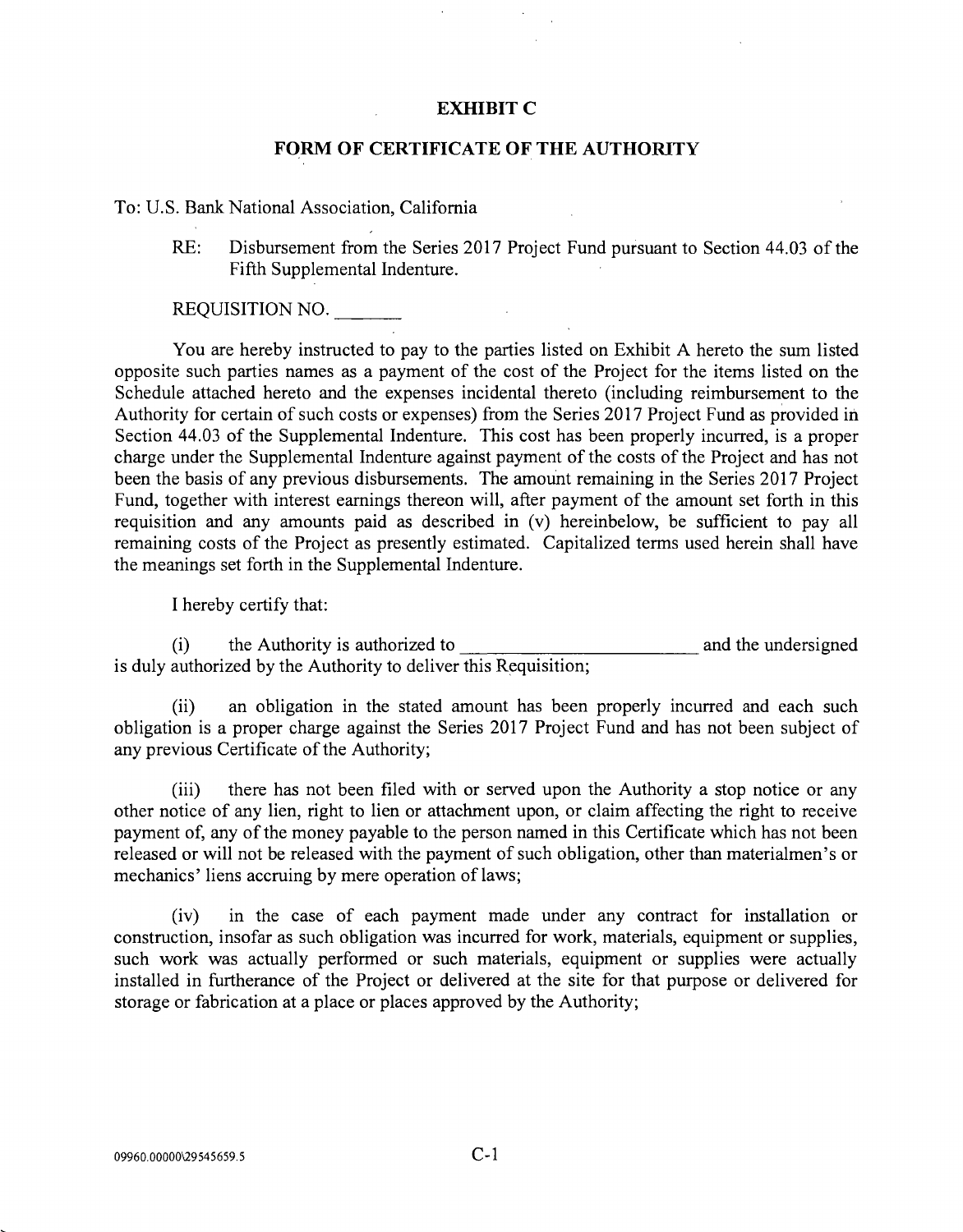(v) in the case of increased costs of the Project, the amount of such increase has been or is herewith being deposited with the Trustee, or otherwise made available by the Authority; and

(vi) no Event of Default has occurred and is continuing.

Very truly yours,

Authorized Representative

 $\bar{z}$ 

 $\bar{r}$